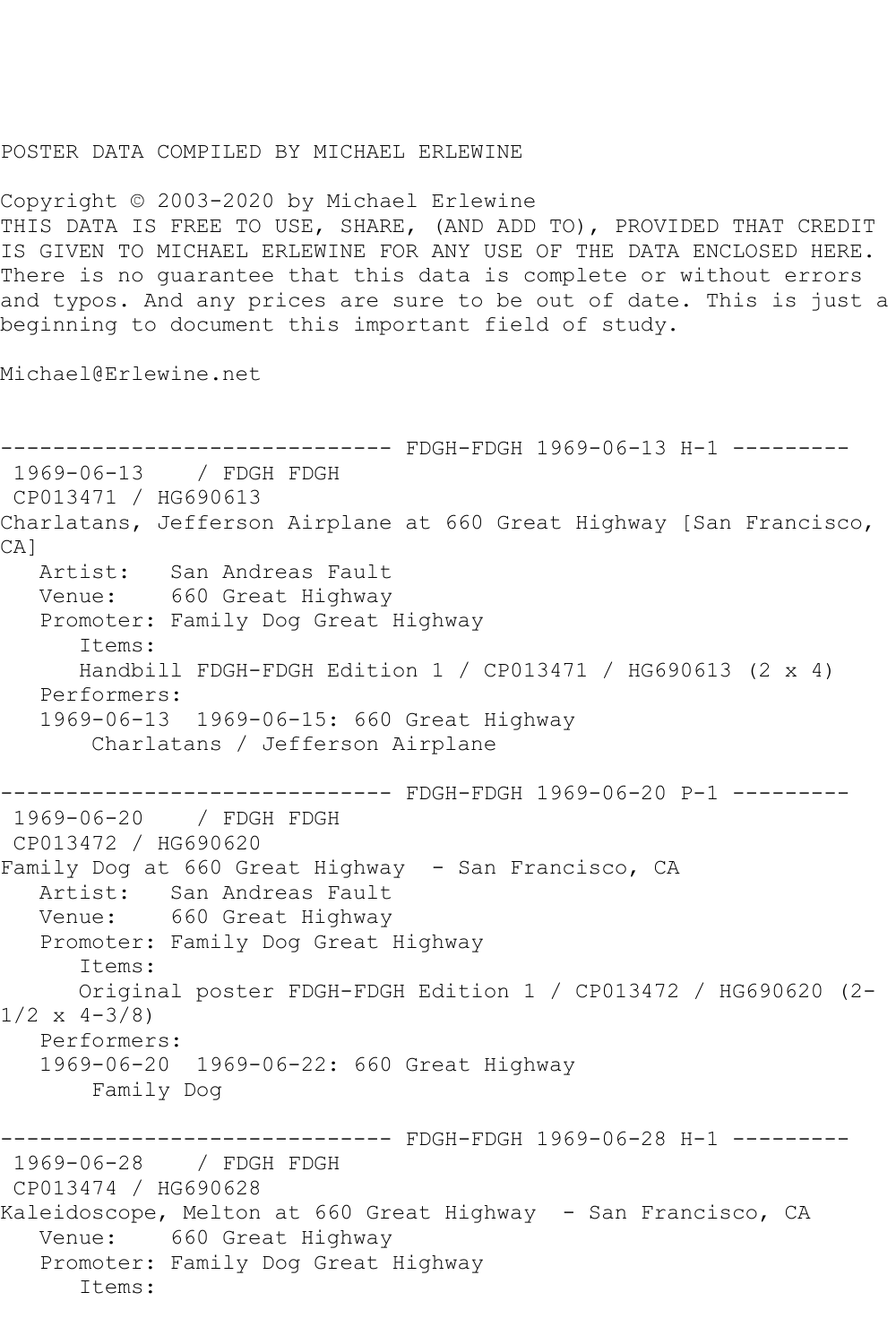Handbill FDGH-FDGH Edition 1 / CP013474 / HG690628 (7-2/8 x  $10 - 6/8$  Performers: 1969-06-28: 660 Great Highway Kaleidoscope / Melton / Barry and the Fish / Santa Lucia Flamenco Dancers / Hindu Folk Band 1969-07-04 1969-07-06: Flying Burrito Brothers / Big Mama Thornton / Cleanliness and Godliness Skiffle Band 1969-07-11 1969-07-13: Youngbloods / Mother Bear ------------------------------ FDGH-FDGH 1969-07-04 T-1 --------- 1969-07-04 / FDGH FDGH CP001057 / 1074 Family Dog at 660 Great Highway - San Francisco, CA Venue: 660 Great Highway Promoter: Family Dog Great Highway Items: Ticket FDGH-FDGH Edition 1 / CP001057 / 1074 Performers: 1969-07-04 1969-07-06: 660 Great Highway Family Dog ------------------------------ FDGH-FDGH 1969-07-04 P-1 --------- 1969-07-04 / FDGH FDGH CP013475 / HG690704 Flying Burrito Brothers, Big Mama Thornton at 660 Great Highway - San Francisco, CA Venue: 660 Great Highway Promoter: Family Dog Great Highway Items: Original poster FDGH-FDGH Edition 1 / CP013475 / HG690704 (8- 5/8 x 14) Performers: 1969-07-04 1969-07-06: 660 Great Highway Flying Burrito Brothers / Big Mama Thornton / Cleanliness and Godliness Skiffle Band ------------------------------ FDGH-FDGH 1969-07-07 P-1 --------- 1969-07-07 / FDGH FDGH CP007042 / CP02292 Joan Baez, It's a Beautiful Day at 660 Great Highway - San Francisco, CA Private Notes: \* A/A- 200@ Event: Wild West Artist: Victor Moscoso Venue: 660 Great Highway Promoter: Family Tribune Presents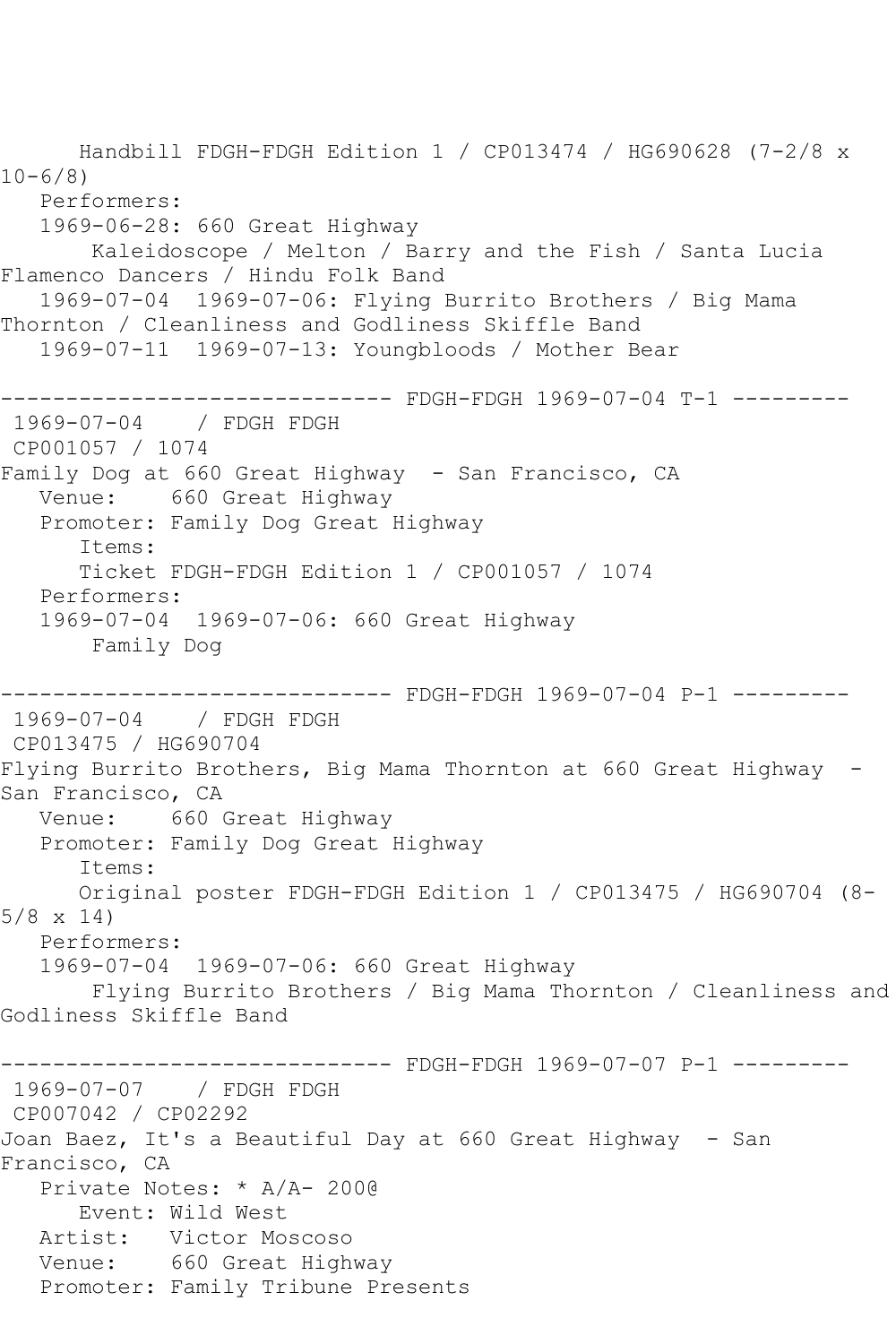Items: Original poster FDGH-FDGH Edition 1 / CP007042 / CP02292 Description: 1 original (20-3/16 x 14) Price: 400.00 Performers: 1969-07-07: 660 Great Highway Joan Baez / It's a Beautiful Day 1969-07-07: Fillmore West Ace of Cups / Fourth Way / Phoenix / Jefferson Airplane ------------------------------ FDGH-FDGH 1969-07-11 H-1 --------- 1969-07-11 / FDGH FDGH CP013477 / HG690711 Rubber Duck Company, Youngbloods at 660 Great Highway - San Francisco, CA<br>Venue: 660 Great Highway Promoter: Family Dog Great Highway Items: Handbill FDGH-FDGH Edition 1 / CP013477 / HG690711 (8-1/8 x 13-1/2) Price: 100.00 Performers: 1969-07-11 1969-07-13: 660 Great Highway Rubber Duck Company / Youngbloods / Lamb / Mother Bear 1969-07-18 1969-07-20: Sir Douglas Quintet / Kwan Ditos ------------------------------ FDGH-FDGH-A 1969-07-18 H-1 --------- 1969-07-18 / FDGH FDGH-A CP013478 / HG690718A Sir Douglas Quintet, Bicycle at 660 Great Highway - San Francisco, CA Event: That which is Bright Rises Twice Venue: 660 Great Highway Promoter: Family Dog Great Highway Items: Handbill FDGH-FDGH-A Edition 1 / CP013478 / HG690718A (8-1/2 x 14) Price: 100.00 Performers: 1969-07-18 1969-07-20: 660 Great Highway Sir Douglas Quintet / Bicycle / Kwan Ditos ------------------------------ FDGH--FDGH 1969-07-18 H-1 --------- 1969-07-18 / FDGH- FDGH CP013479 / HG690718B Sir Douglas Quintet, Bicycle at 660 Great Highway - San Francisco, CA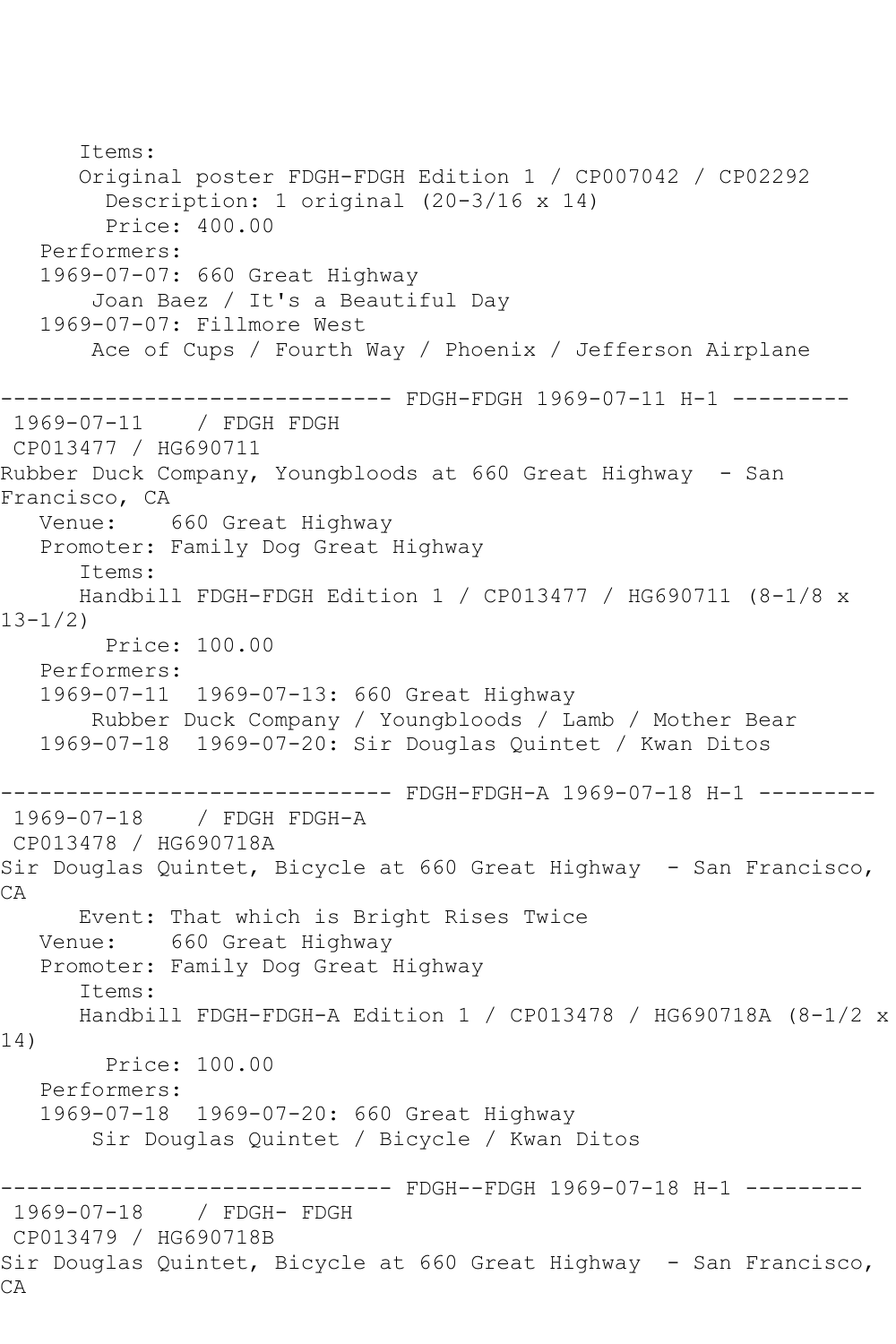Event: That which is Bright Rises Twice Venue: 660 Great Highway Promoter: Family Dog Great Highway Items: Handbill FDGH--FDGH Edition 1 / CP013479 / HG690718B (8-1/2 x 14) Performers: 1969-07-18 1969-07-20: 660 Great Highway Sir Douglas Quintet / Bicycle / Kwan Ditos / Shades of Joy / Prince Albert and Cans 1969-07-25: Charlie Musselwhite / Poco / Zoot Money ------------------------------ FDGH-FDGH- 1969-07-22 P-1 --------- 1969-07-22 / FDGH FDGH-CP013480 / HG690722 Congress of Wonders, Cleanliness and Godliness Skiffle Band at 660 Great Highway - San Francisco, CA Event: The Good Times Take Off<br>Venue: 660 Great Highway 660 Great Highway Promoter: Family Dog Great Highway Items: Original poster FDGH-FDGH- Edition 1 / CP013480 / HG690722 Description: 1 original (15-6/8 x 22-1/2) Price: 400.00 Performers: 1969-07-22: 660 Great Highway Congress of Wonders / Cleanliness and Godliness Skiffle Band ---------- FDGH-FDGH 1969-07-25 P-1 ---------1969-07-25 / FDGH FDGH CP013481 / HG690725 Charlie Musselwhite, Charley at 660 Great Highway - San Francisco, CA Venue: 660 Great Highway Promoter: Family Dog Great Highway Items: Original poster FDGH-FDGH Edition 1 / CP013481 / HG690725 (8 x  $13 - 6/8$  Performers: 1969-07-25 1969-07-27: 660 Great Highway Charlie Musselwhite / Charley / Poco / Zoot Money / Deadly Nightshade 1969-07-27: Harvey Mandel / Magic Sam ------------------------------ FDGH-FDGH 1969-08-01 P-1 --------- 1969-08-01 / FDGH FDGH CP009750 / CS04845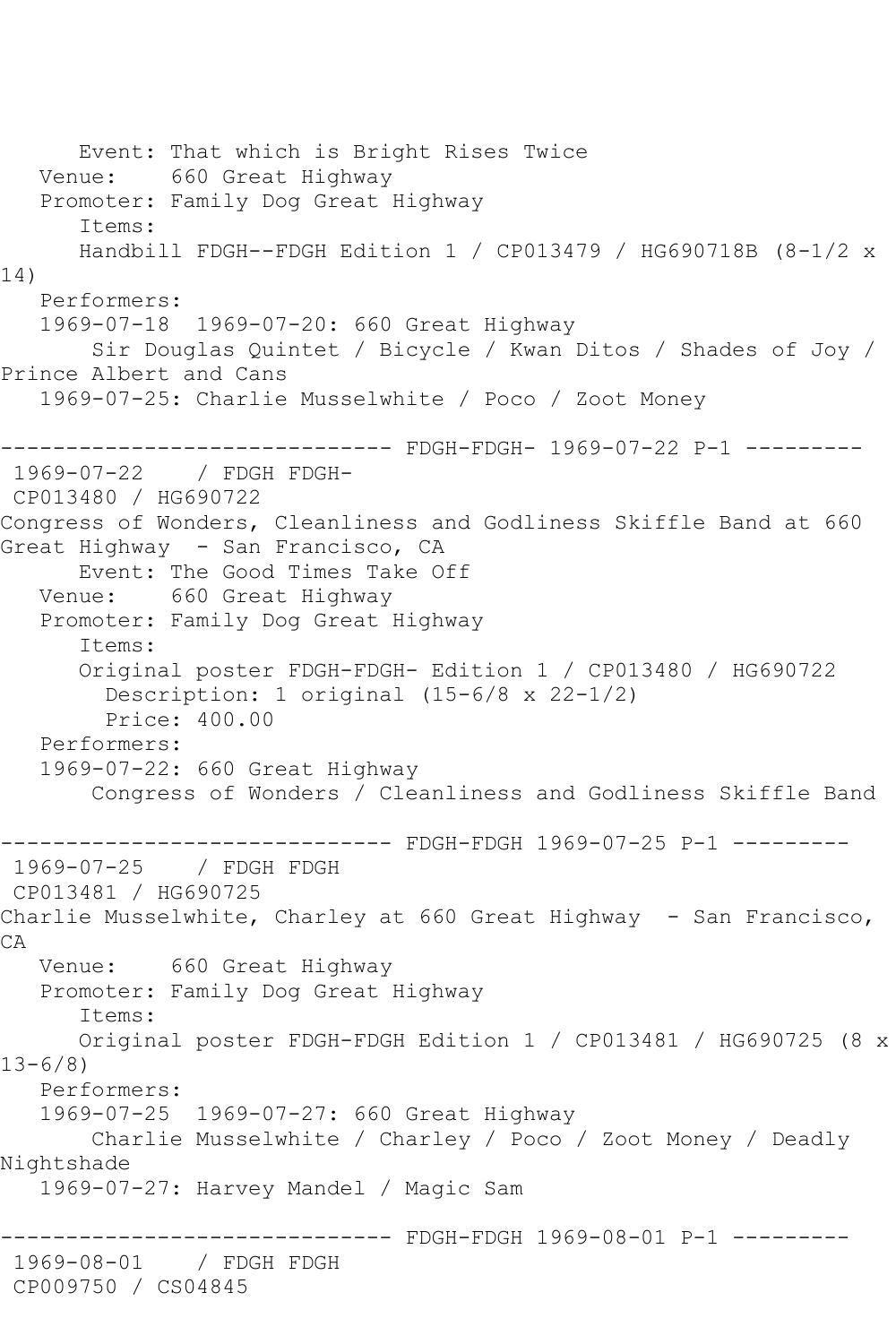Grateful Dead, Ballet Afro Haiti at 660 Great Highway - San Francisco, CA Notes: Lee Kraft, Photographer "A city place for country minded peoplw, where magic has been brought back at the edge of the Western world. they're dancing agan at the Gret Highway." Artist: Lee Kraft Venue: 660 Great Highway Promoter: Family Dog Great Highway Items: Original poster FDGH-FDGH Edition 1 / CP009750 / CS04845 Description: 1 original (11-1/8 x 17-1/8) Price: 200.00 Performers: 1969-08-01 1969-08-03: 660 Great Highway Grateful Dead / Ballet Afro Haiti / Albert Collins and the Icebreakers ------------------------------ FDGH-FDGH-B 1969-08-07 P-1 --------- 1969-08-07 / FDGH FDGH-B CP013484 / HG690807B Oldies record Hop at 660 Great Highway [San Francisco, CA] Event: Artist: Steve Renick Venue: 660 Great Highway Promoter: Family Dog Great Highway Items: Original poster FDGH-FDGH-B Edition 1 / CP013484 / HG690807B Description: 1 original (14-2/8 x 22-5/8) Performers: 1969-08-07: 660 Great Highway None Listed --------- FDGH-FDGH-A 1969-08-07 h-1 ---------1969-08-07 / FDGH FDGH-A CP013483 / HG690807A Tony Pigg, Daly Kids and Friends at 660 Great Highway - San Francisco, CA Event: Hear Oldies, Wear Oldies Artist: T. Daly Venue: 660 Great Highway Promoter: Family Dog Great Highway Items: FDGH-FDGH-A Edition 1 / CP013483 / HG690807A (7-7/8 x 11) Price: 250.00 Performers: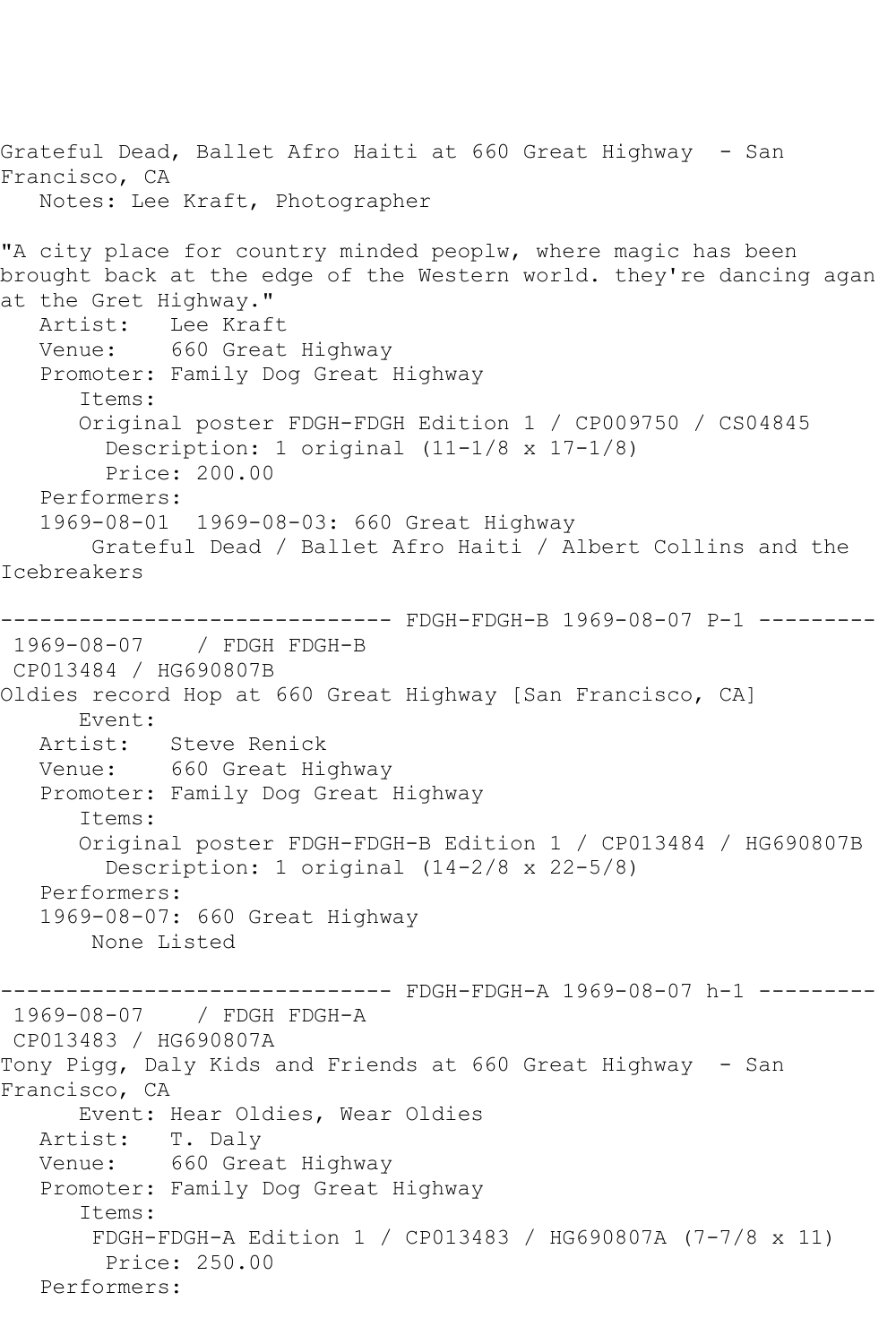```
 1969-08-07: 660 Great Highway
        Tony Pigg / Daly Kids and Friends
------------------------------ FDGH-FDGH 1969-08-08 P-1 ---------
1969-08-08 / FDGH FDGH
CP013485 / HG690808
Big Brother and the Holding Company, Tyrannosaurus Rex at 660 Great 
Highway - San Francisco, CA
   Notes: 
Also bills for 1969-08-07 and 1969-08-15/17
   Venue: 660 Great Highway
   Promoter: Family Dog Great Highway
       Items:
      Original poster FDGH-FDGH / CP009856 / CS04951
       Original poster FDGH-FDGH Edition 1 / CP013485 / HG690808
         Description: 1 original (14-2/8 x 22-5/8)
         Price: 170.00
       Handbill -FDGH / 
         Price: 50.00
   Performers:
   1969-08-08 1969-08-10: 660 Great Highway
        Tyrannosaurus Rex / Tongue and Groove / Goshen Mustang Light 
Company / Steve Fisher
                  ------------------------------ FDGH-FDGH 1969-08-13 P-1 ---------
1969-08-13 / FDGH FDGH
CP013486 / HG690813
Square Dance at 660 Great Highway - San Francisco, CA
   Venue: 660 Great Highway
   Promoter: Family Dog Great Highway
       Items:
      Original poster FDGH-FDGH Edition 1 / CP013486 / HG690813 (5-
3/8 \times 8 - 1/2 Price: 75.00
   Performers:
   1969-08-13: 660 Great Highway
       None Listed
------------------------------ FDGH-FDGH 1969-08-15 P-1 ---------
1969-08-15 / FDGH FDGH
CP013487 / HG690815
New Lost City Ramblers, Michael Bloomfield at 660 Great Highway -
San Francisco, CA
   Venue: 660 Great Highway
   Promoter: Family Dog Great Highway
       Items:
       Original poster FDGH-FDGH Edition 1 / CP013487 / HG690815
```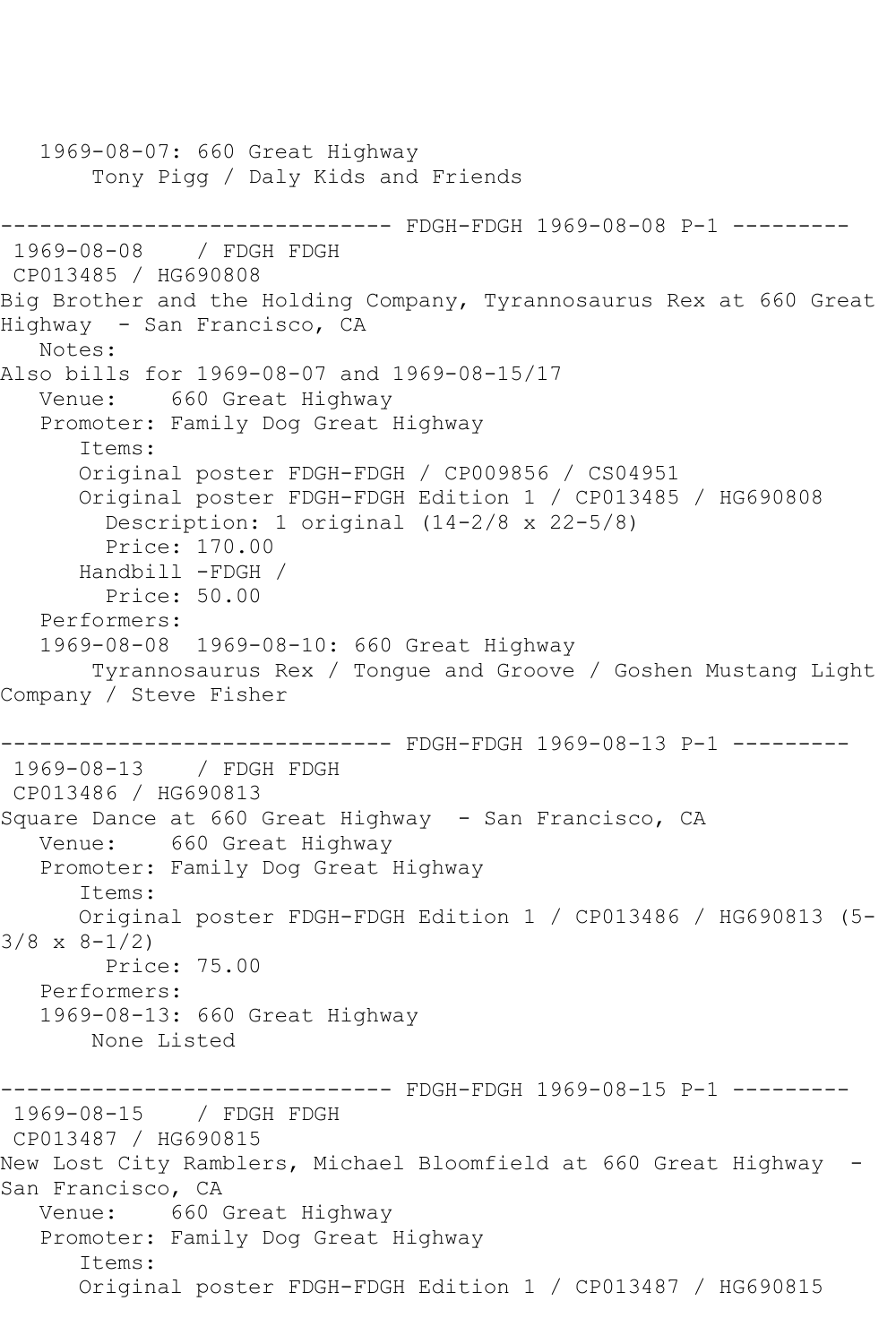```
 Description: 1 original (13-7/8 x 22-5/8)
         Price: 175.00
       Handbill -FDGH Edition 1 / CP070108
         Price: 85.00
   Performers:
   1969-08-15 1969-08-17: 660 Great Highway
       New Lost City Ramblers / Michael Bloomfield / Nick Gravenites 
/ Southern Comfort / Devil's Kitchen
   1969-08-16: Michael Bloomfield / Nick Gravenites / Southern 
Comfort / Devil's Kitchen
   1969-08-17: Taj Mahal / Michael Bloomfield / Nick Gravenites / 
Southern Comfort / Taj Mahal
------------------------------ FDGH-FDGH 1969-08-29 P-1 ---------
1969-08-29 / FDGH FDGH
CP013488 / HG690829
Grateful Dead, New Riders of the Purple Sage at 660 Great Highway -
San Francisco, CA<br>Venue: 660
           660 Great Highway
   Promoter: Family Dog Great Highway
       Items:
      Original poster FDGH-FDGH Edition 1 / CP013488 / HG690829 (3-
1/2 \times 8 - 1/2 Price: 350.00
   Performers:
   1969-08-29 1969-08-31: 660 Great Highway
       Grateful Dead / New Riders of the Purple Sage / Commander 
Cody and his Lost Planet Airmen / Rubber Duck Company
   1969-08-30: Grateful Dead / New Riders of the Purple Sage / 
Commander Cody and his Lost Planet Airmen / Rubber Duck Company
   1969-08-31: Gravity / Transatantic Railroad / Devil's Kitchen / 
S.F. Radical Lab's Moog Synthesizer
------------------------------ FDGH-FDGH 1969-09-08 h-1 ---------
1969-09-08 / FDGH FDGH
CP013489 / HG690908
Various Mid-Week Events, It's a Beautiful Day at 660 Great Highway 
- San Francisco, CA
   Venue: 660 Great Highway
   Promoter: Family Dog Great Highway
       Items:
        FDGH-FDGH Edition 1 / CP013489 / HG690908 (5-5/8 x 8-1/2)
         Price: 50.00
   Performers:
   1969-09-08 1969-09-14: 660 Great Highway
        Monday Night Class
```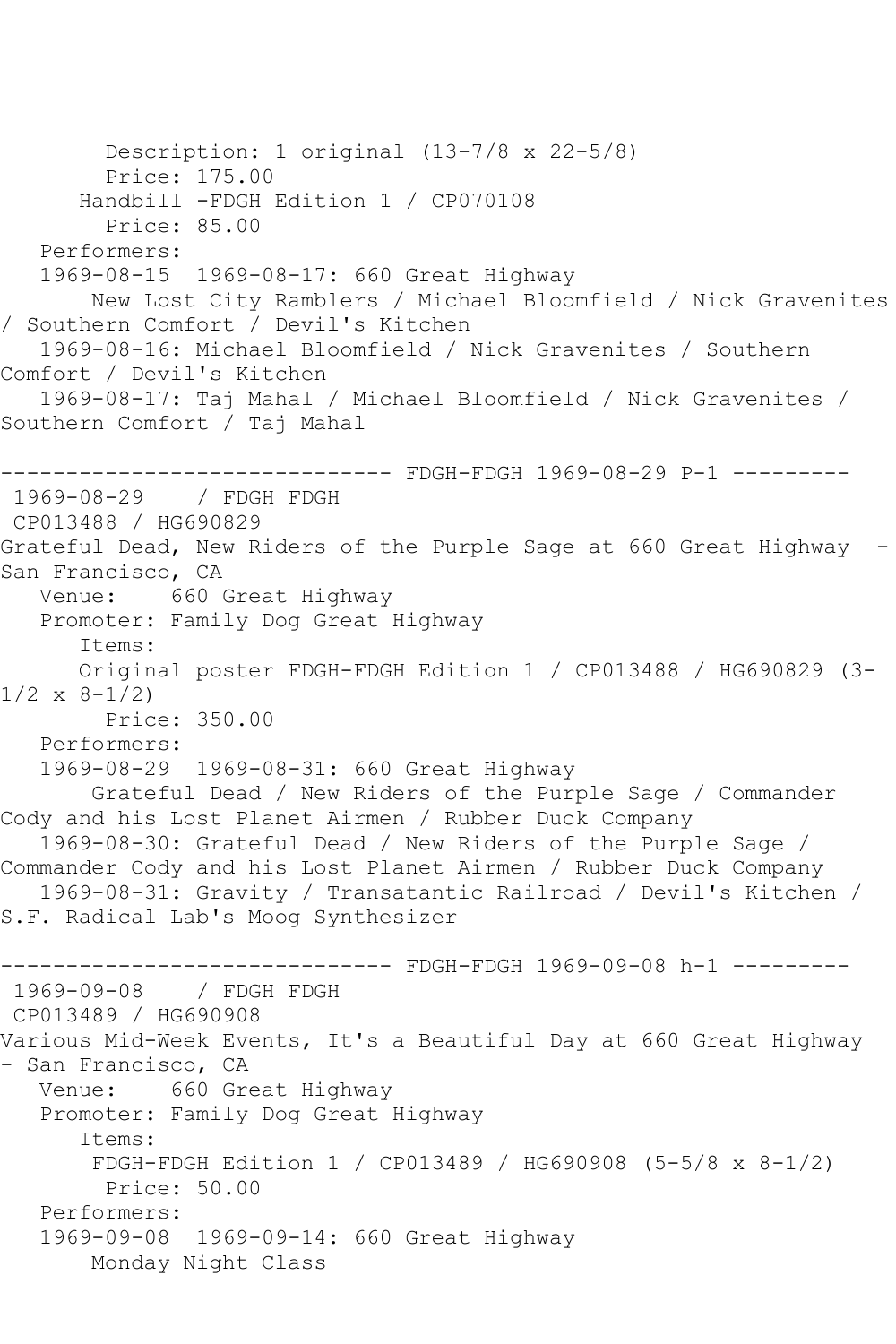1969-09-12 1969-09-14: Various Mid-Week Events / It's a Beautiful Day / Fourth Way ------------------------------ FDGH-FDGH 1969-09-15 P-1 --------- 1969-09-15 / FDGH FDGH CP013490 / HG690915 Steve Gaskin, Orion at 660 Great Highway - San Francisco, CA Venue: 660 Great Highway Promoter: Family Dog Great Highway Items: Original poster FDGH-FDGH Edition 1 / CP013490 / HG690915 Description: 1 original (14-2/8 x 20-1/2) Price: 250.00 Performers: 1969-09-15 1969-09-21: 660 Great Highway Steve Gaskin 1969-09-16: Orion / Devil's Kitchen 1969-09-17: Five Hours of Experimental Films 1969-09-18: Richmond Symphony 1969-09-19 1969-09-21: Carlos Carvajal / Moog Synthesizer / Shag ------------------------------ FDGH-FDGH 1969-09-16 P-1 --------- 1969-09-16 / FDGH FDGH CP013491 / HG690916 Orion, Devil's Kitchen at 660 Great Highway - San Francisco, CA Notes: Jellyroll Press Event: A Political Light Show Venue: 660 Great Highway Promoter: Family Dog Great Highway Items: Original poster FDGH-FDGH Edition 1 / CP013491 / HG690916 (12 x 19) Performers: 1969-09-16: 660 Great Highway Orion / Devil's Kitchen ------------------------------ FDGH-FDGH 1969-09-17 P-1 --------- 1969-09-17 / FDGH FDGH CP013492 / HG690917 Film Orgy: Independent and Experimental Films at 660 Great Highway - San Francisco, CA Venue: 660 Great Highway Promoter: Family Dog Great Highway Items: Original poster FDGH-FDGH Edition 1 / CP013492 / HG690917 (5-  $1/2 \times 8 - 1/2$ Performers: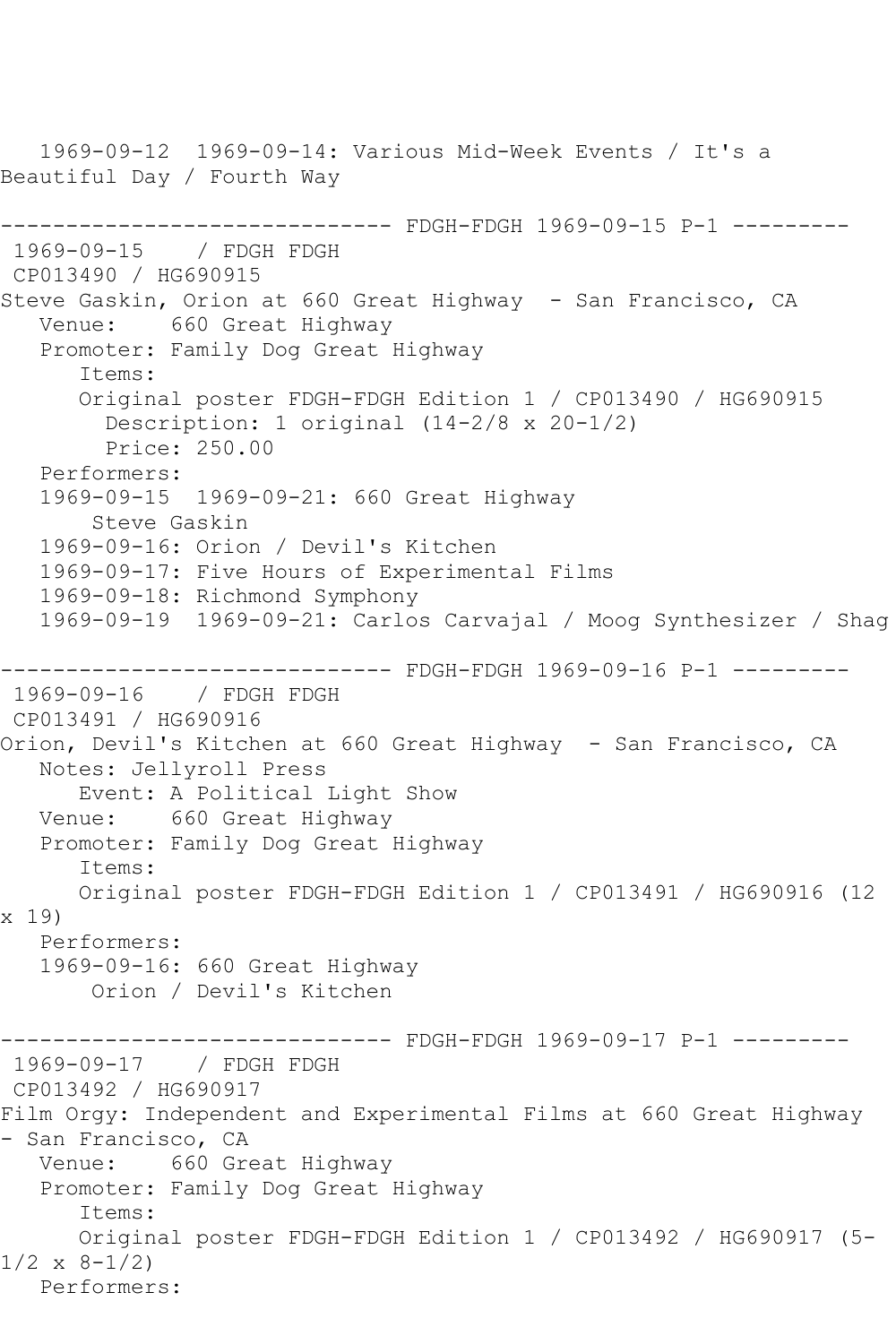1969-09-17: 660 Great Highway Independent and Experimental Films ------------------------------ FDGH-FDGH 1969-09-25 h-1 --------- 1969-09-25 / FDGH FDGH CP013493 / HG690925 The 2nd Great Light Artists Jam at 660 Great Highway - San Francisco, CA Artist: John Hardham Venue: 660 Great Highway Promoter: Family Dog Great Highway Items: FDGH-FDGH Edition 1 / CP013493 / HG690925 (5-6/8 x 7-2/8) Price: 150.00 Performers: 1969-09-25: 660 Great Highway ------------ FDGH-FDGH 1969-10-03 H-1 ---------1969-10-03 / FDGH FDGH CP013494 / HG691003 Charlie Musselwhite, Congress of Wonders at 660 Great Highway - San Francisco, CA Venue: 660 Great Highway Promoter: Family Dog Great Highway Items: Handbill FDGH-FDGH Edition 1 / CP013494 / HG691003 (5-1/2 x 8- 1/8) Price: 145.00 Handbill FDGH-FDGH Edition 1 / CP070109 (5-1/2 x 8-1/8) Price: 145.00 Performers: 1969-10-03 1969-10-05: 660 Great Highway Charlie Musselwhite / Congress of Wonders / Kaleidoscope 1969-10-06 1969-10-09: Various Gurus ------------------------------ FDGH-FDGH 1969-10-07 P-1 --------- 1969-10-07 / FDGH FDGH CP013495 / HG691007 Hly Man Jam: Gurus and Bands at 660 Great Highway - San Francisco, CA Notes: Features a list of about 30 spiritually-oriented speakers. Venue: 660 Great Highway Promoter: Family Dog Great Highway Items: Original poster FDGH-FDGH Edition 1 / CP013495 / HG691007 (5 x 81/8)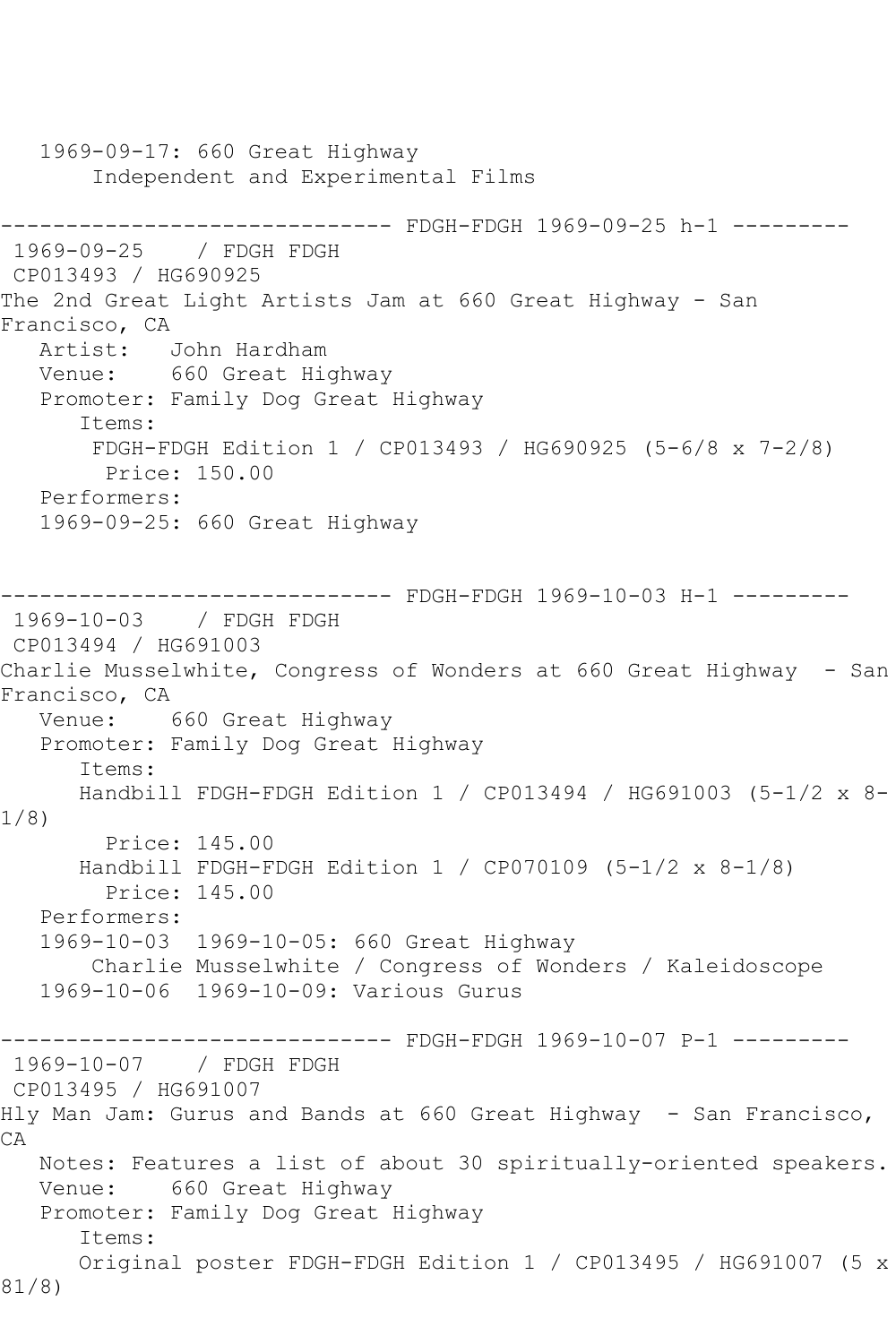Price: 150.00 Performers: 1969-10-07 1969-10-09: 660 Great Highway Gurus and Bands / Stephen Gaskin ---------------------- FDGH-FDGH 1969-10-10 P-1 ---------1969-10-10 / FDGH FDGH CP013496 / HG691010 A.B. Skhy Blues Band, Sons at 660 Great Highway - San Francisco, CA Venue: 660 Great Highway Promoter: Family Dog Great Highway Items: Original poster FDGH-FDGH Edition 1 / CP013496 / HG691010 (5-  $1/2 \times 8 - 1/2$  Performers: 1969-10-10 1969-10-12: 660 Great Highway A.B. Skhy Blues Band / Sons / Brewer and Shipley ------------------------------ FDGH-FDGH 1969-10-13 h-1 --------- 1969-10-13 / FDGH FDGH CP013497 / HG691013 Steve Gaskin, Jim Kimmel at 660 Great Highway - San Francisco, CA Venue: 660 Great Highway Promoter: Family Dog Great Highway Items: FDGH-FDGH Edition 1 / CP013497 / HG691013 (5-1/2 x 8-1/2) Price: 135.00 Performers: 1969-10-13 1969-10-17: 660 Great Highway Steve Gaskin 1969-10-14: Steve Gaskin / Jim Kimmel / Canterbury Fair 1969-10-15: Horror Flicks 1969-10-16: Anonymous Artists of America (AAA) 1969-10-17: Nothing Is Listed ------------------------------ FDGH-FDGH 1969-10-16 P-1 --------- 1969-10-16 / FDGH FDGH CP013498 / HG691016 Anonymous Artists of America (AAA), Life Music at 660 Great Highway - San Francisco, CA Venue: 660 Great Highway Promoter: Family Dog Great Highway Items: Original poster FDGH-FDGH Edition 1 / CP013498 / HG691016 Description: 1 original (17-1/2 x 23) Price: 175.00 Handbill FDGH-FDGH Edition 1 / CP001341 / 1357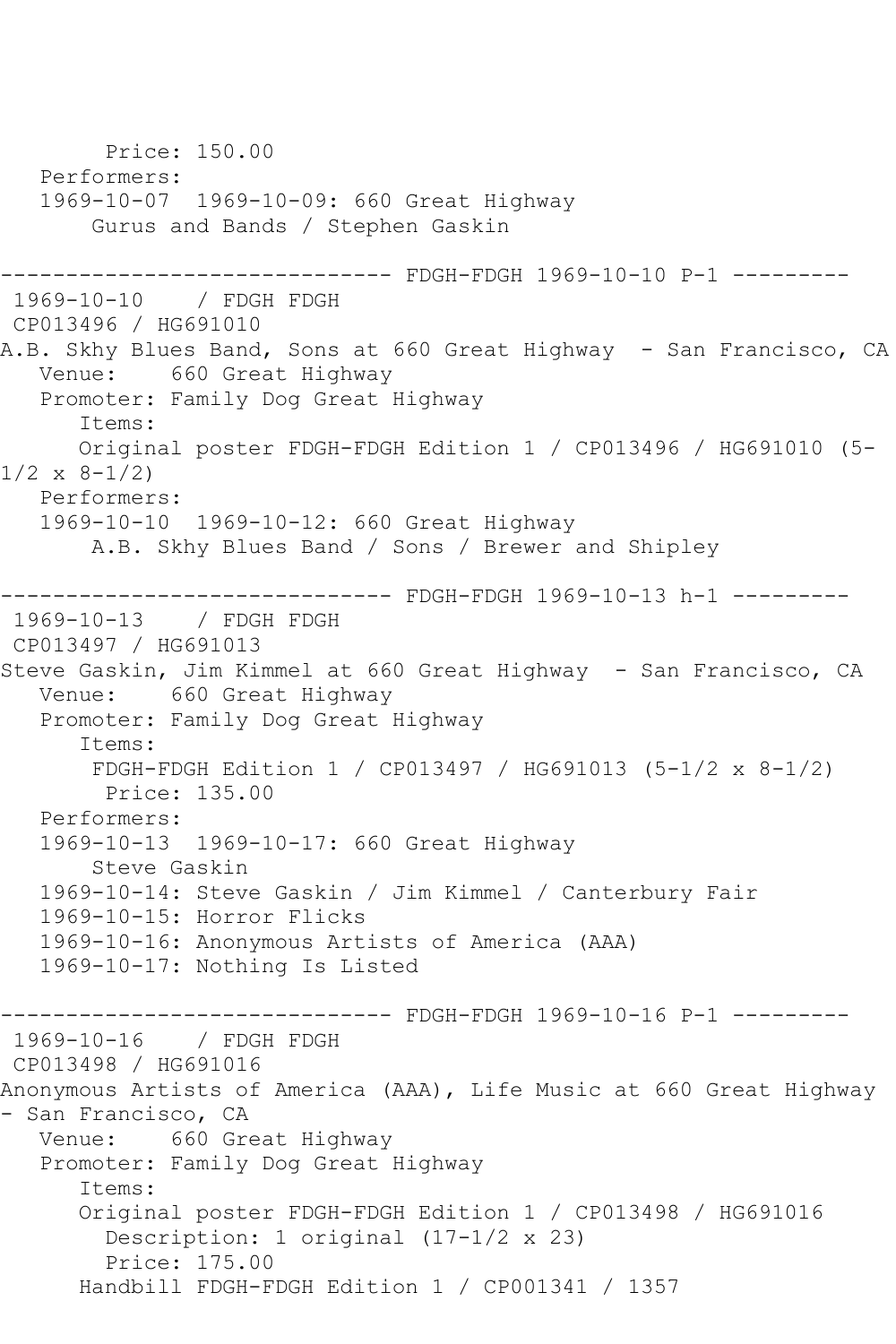Description: 1 original and 1 variant (4-2/8 x 5-3/8) Price: 75.00 Performers: 1969-10-16: 660 Great Highway Anonymous Artists of America (AAA) / Life Music ------------------------------ FDGH-FDGH 1969-10-17 P-1 --------- 1969-10-17 / FDGH FDGH CP013499 / HG691017 Malachi Favors, Floating Lotus Opera Company at 660 Great Highway - San Francisco, CA<br>Venue: 660 660 Great Highway Promoter: Family Dog Great Highway Items: Original poster FDGH-FDGH Edition 1 / CP013499 / HG691017 (5-  $2/8 \times 8 - 1/2$  Performers: 1969-10-17 1969-10-19: 660 Great Highway Malachi Favors / Floating Lotus Opera Company / Golden Toad 1969-10-18: Malachi Favors / Floating Lotus Opera Company / Golden Toad / Alan Watts ------------------------------ FDGH-FDGH 1969-10-21 H --------- 1969-10-21 / FDGH FDGH CP070110 No Acts Listed, New Riders of the Purple Sage at 660 Great Highway - San Francisco, CA Venue: 660 Great Highway Promoter: Family Dog Great Highway Items: Handbill FDGH-FDGH / CP070110 (5-1/2 x 8-1/2) Price: 145.00 Handbill FDGH-FDGH Edition 1 / CP001068 / 1084 Description: 1 original Handbill FDGH-FDGH Edition 1 / CP013500 / HG691021 (5-1/2 x 8- 1/2) Price: 145.00 Performers: 1969-10-21 1969-10-23: 660 Great Highway No Acts Listed 1969-10-22: New Riders of the Purple Sage / Apple Jam 1969-10-23: No Acts Listed ------------------------------ FDGH-FDGH 1969-10-24 H --------- 1969-10-24 / FDGH FDGH CP070187 Shag, Osceola at 660 Great Highway - San Francisco, CA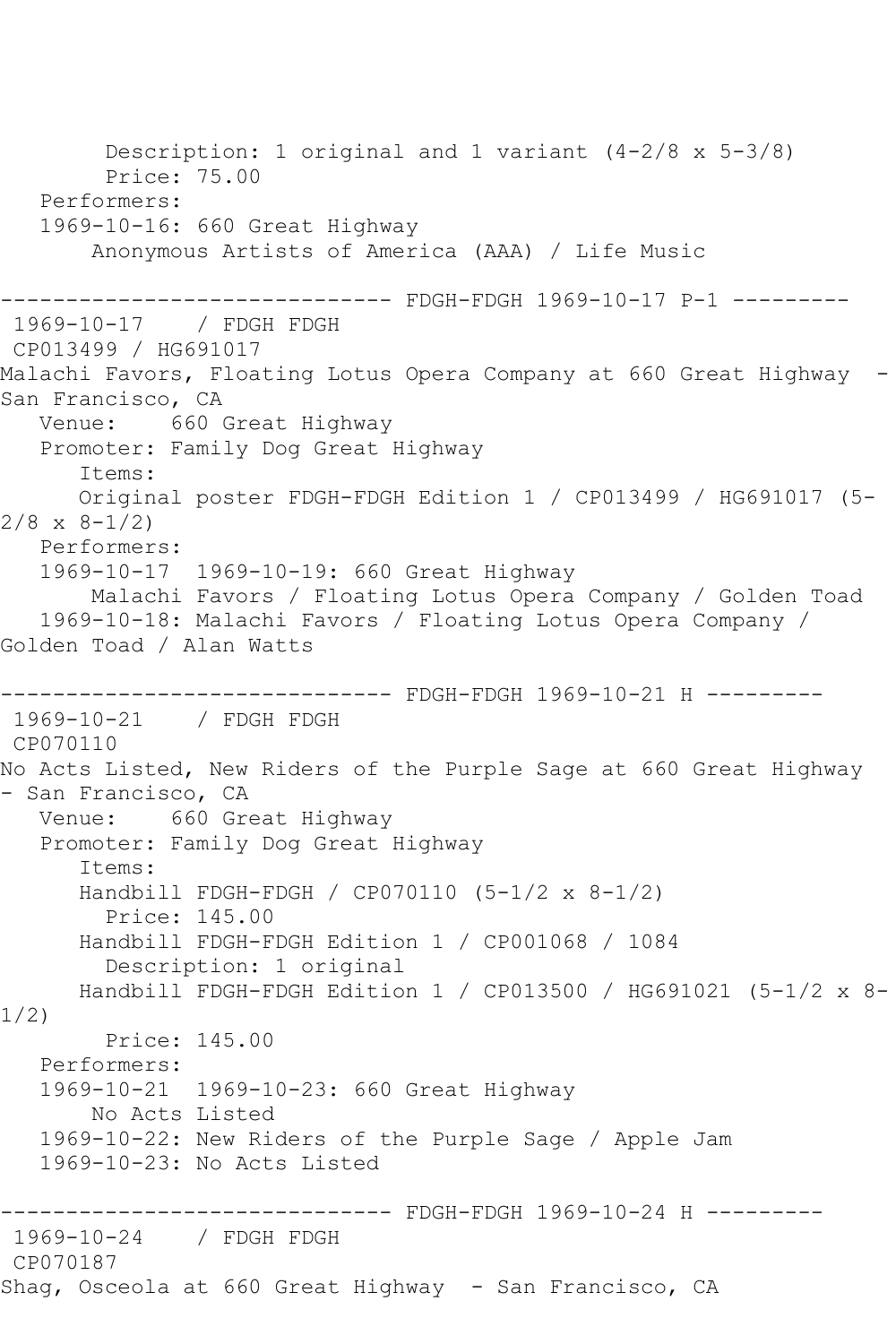```
 Venue: 660 Great Highway
   Promoter: Family Dog Great Highway
       Items:
      Handbill FDGH-FDGH / CP070187 (5-2/8 x 8-1/2)
         Price: 155.00
      Handbill FDGH-FDGH Edition 1 / CP013501 / HG691024 (5-2/8 x 8-
1/2)
        Price: 155.00
   Performers:
   1969-10-24 1969-10-26: 660 Great Highway
        Shag / Osceola / Barry Mcguire and the Doctor
   1969-10-28: Osceola / Occultist / Phoenix / Heavy Water
   1969-10-29: No Acts Listed
   1969-10-30: Golden Toad / Floating Lotus Opera Company
                     --------- FDGH-FDGH 1969-10-31 P-1 ---------
1969-10-31 / FDGH FDGH
CP013502 / HG691031
Danny Cox, Golden Toad at 660 Great Highway - San Francisco, CA
   Venue: 660 Great Highway
   Promoter: Family Dog Great Highway
       Items:
      Original poster FDGH-FDGH Edition 1 / CP013502 / HG691031 (4-
7/8 x 10-6/8)
         Price: 150.00
   Performers:
   1969-10-31 1969-11-02: 660 Great Highway
        Danny Cox / Golden Toad / Hell's Angels / Alan Watts
   1969-11-01: Grateful Dead
   1969-11-012: Grateful Dead
  ------------------------------ FDGH-FDGH 1969-11-06 P-1 ---------
1969-11-06 / FDGH FDGH
CP013503 / HG691106
Life, All God's Children at 660 Great Highway - San Francisco, CA
   Venue: 660 Great Highway
   Promoter: Family Dog Great Highway
       Items:
      Original poster FDGH-FDGH Edition 1 / CP013503 / HG691106 (4-
2/8 \times 10-6/8 Performers:
   1969-11-06: 660 Great Highway
       Life / All God's Children / 25th Century Ensemble
                     ---------- FDGH-FDGH 1969-11-07 P-1 ---------
1969-11-07 / FDGH FDGH
CP001067 / 1083
```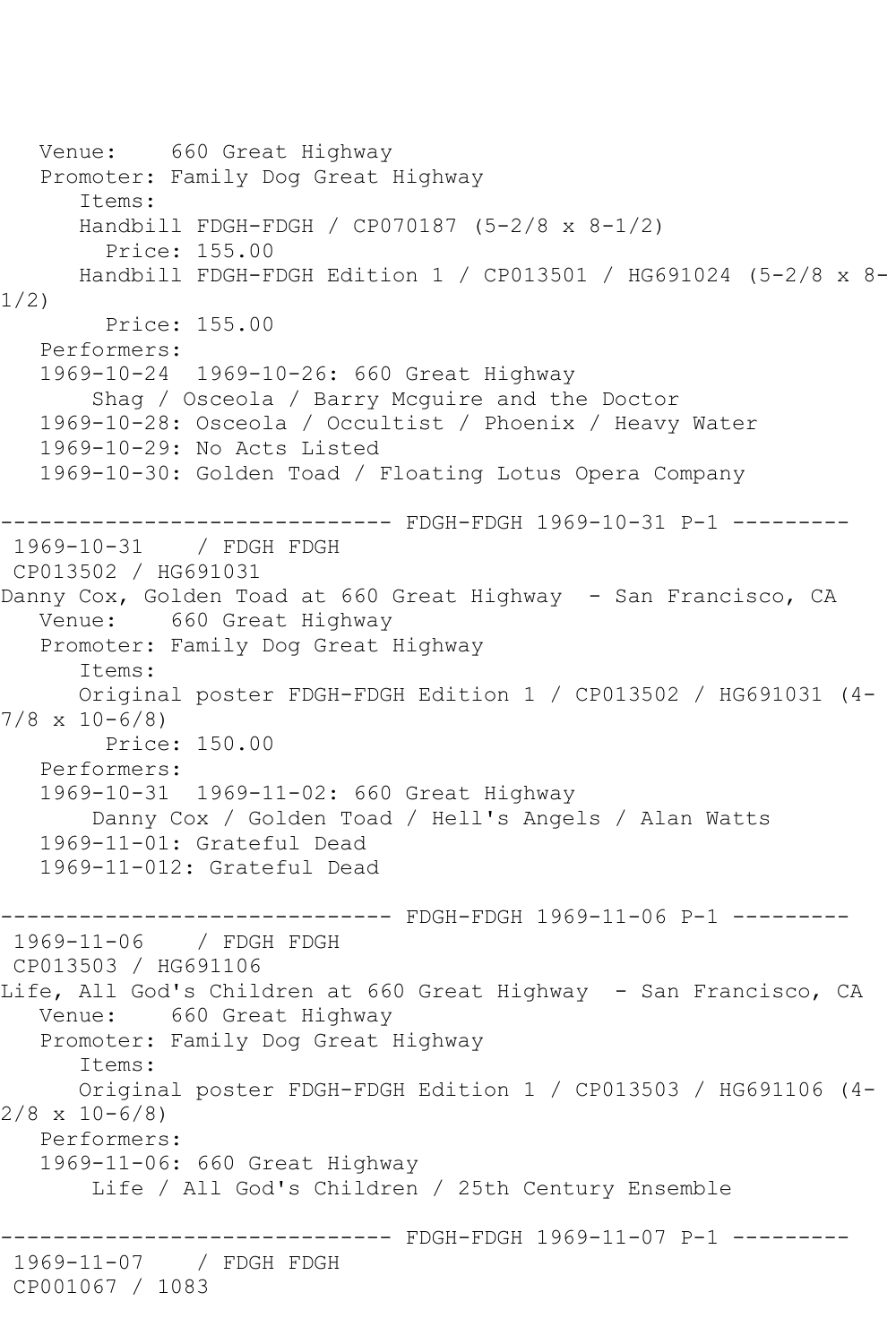Velvet Underground, John Adam at 660 Great Highway - San Francisco, CA Venue: 660 Great Highway Promoter: Family Dog Great Highway Items: Original poster FDGH-FDGH Edition 1 / CP001067 / 1083 (5-7/8 x  $8 - 1/2$  Original poster FDGH-FDGH Edition 1 / CP013504 / HG691107 (5- 7/8 x 8-1/2) Performers: 1969-11-07 1969-11-09: 660 Great Highway Velvet Underground / John Adam / Danny Cox / Maximum Speed Limit ------------------------------ FDGH-FDGH 1969-11-11 P-1 --------- 1969-11-11 / FDGH FDGH CP013505 / HG691111 Beggar's Opera, Arizona at 660 Great Highway – San Francisco, CA<br>Venue: 660 Great Highway 660 Great Highway Promoter: Family Dog Great Highway Items: Original poster FDGH-FDGH Edition 1 / CP013505 / HG691111 Description: 1 original (14-2/8 x 22-1/2) Performers: 1969-11-11 1969-11-27: 660 Great Highway Beggar's Opera / Arizona / Deviants / Western Addition 1969-11-12: Melltime Review 1969-11-13: Anonymous Artists of America (AAA) 1969-11-18: New Riders of the Purple Sage / David LaFlamme 1969-11-19: Poetry and Film 1969-11-20: It's a Beautiful Day / ESP / New Tranquility String Band 1969-11-25: Mayflower / Tup Fisher 1969-11-26: Films 1969-11-27: Puppet Show ------------------------------ FDGH-FDGH 1969-11-13 H-1 --------- 1969-11-13 / FDGH FDGH CP008029 / CP03274 Anonymous Artists of America (AAA) at 660 Great Highway - San Francisco, CA Private Notes: FDGH Venue: 660 Great Highway Promoter: Family Dog Great Highway Items: Handbill FDGH-FDGH Edition 1 / CP008029 / CP03274 (4-2/8 x 5- 1/2)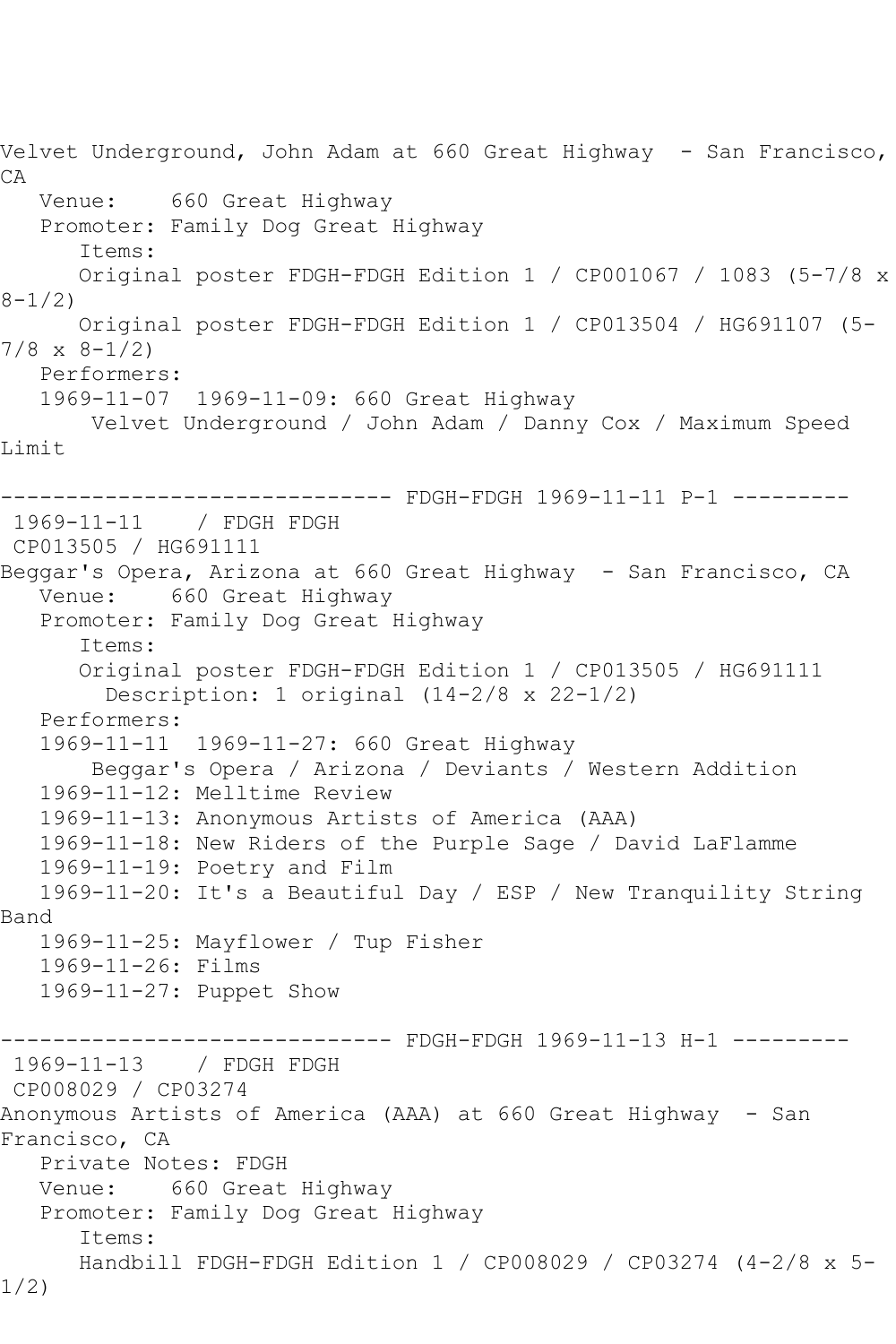Price: 150.00 Performers: 1969-11-13: 660 Great Highway Anonymous Artists of America (AAA) ------------------------------ FDGH-FDGH 1969-11-25 P-1 --------- 1969-11-25 / FDGH FDGH CP061820 Anthrax, Sebastian Moon at 660 Great Highway - San Francisco, CA Venue: 660 Great Highway Promoter: Family Dog Great Highway Items: Original poster FDGH-FDGH Edition 1 / CP061820 Description: 1 original (17 x 23-1/8) Price: 145.00 Handbill FDGH-FDGH / CP061819 Description: 1 original Handbill FDGH-FDGH / CP013510 / HG691125POSF Performers: 1969-11-25: 660 Great Highway Anthrax / Sebastian Moon / Straight Phonk Unlimited / Tup Fisher ------------------------------ FDGH-FDGH 1969-11-26 H-1 --------- 1969-11-26 / FDGH FDGH CP013511 / HG691126 No Live Acts Listed - Films Only at 660 Great Highway - San Francisco, CA Venue: 660 Great Highway Promoter: Family Dog Great Highway Items: Handbill FDGH-FDGH Edition 1 / CP013511 / HG691126 (5-1/2 x 8- 1/2) Price: 125.00 Performers: 1969-11-26: 660 Great Highway No Live Acts Listed - Films Only ------------------------------ FDGH-FDGH 1969-11-28 P --------- 1969-11-28 / FDGH FDGH CP070113 Dan Hicks and his Hot Licks, Licks at 660 Great Highway - San Francisco, CA Venue: 660 Great Highway Promoter: Family Dog Great Highway Items: Original poster FDGH-FDGH / CP070113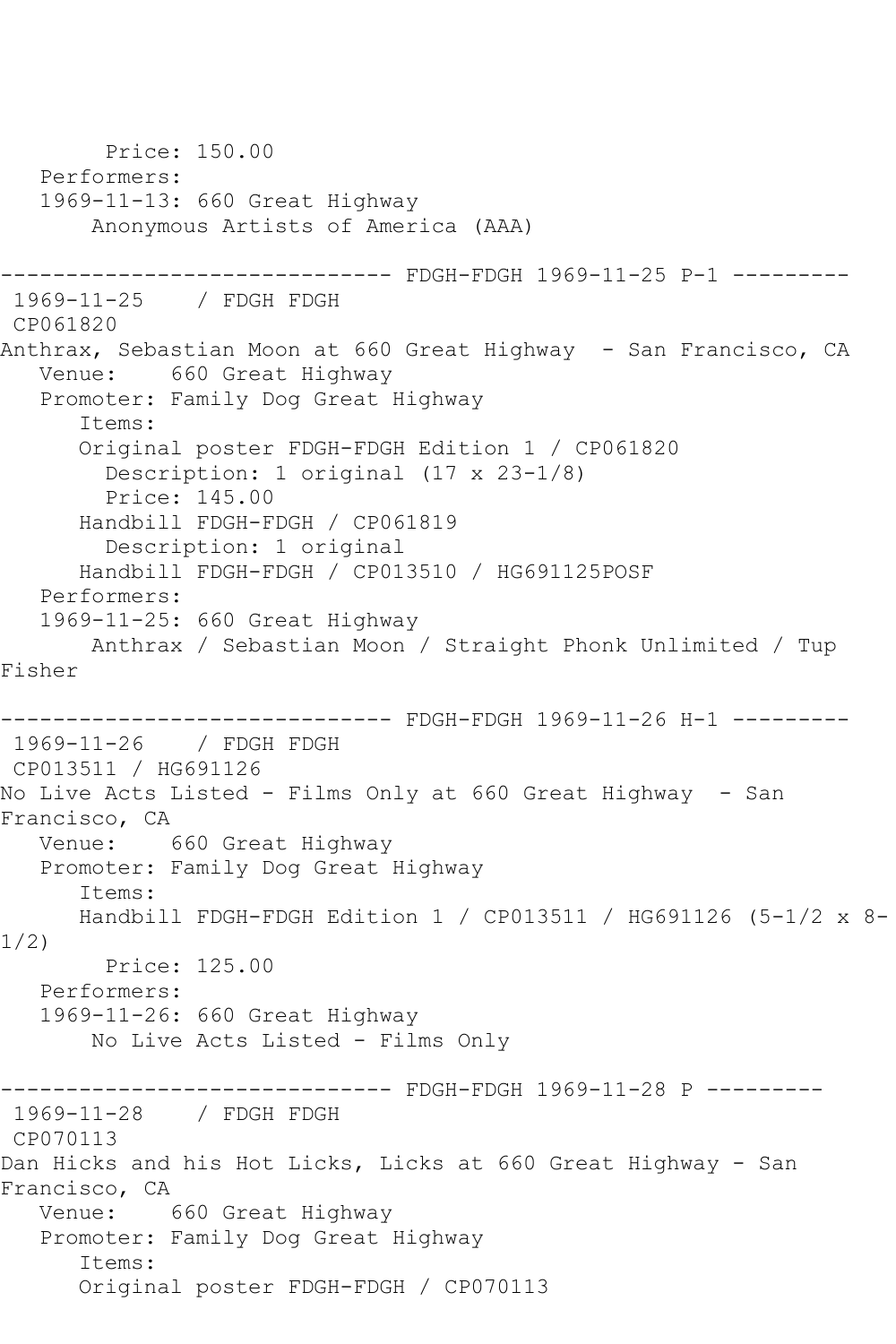```
 Handbill FDGH-FDGH Edition 1 / CP000169 / 0173 (5-6/8 x 8-7/8)
         Price: 145.00
   Performers:
   1969-11-28 1969-11-30: 660 Great Highway
   1968-11-28: Dan Hicks / Licks / Vern and Ray / DR. Humbead's New 
Tranquility String Band / Commander Cody and his Lost Planet Airmen
   1968-11-29: Dan Hicks / Licks / Vern and Ray / DR. Humbead's New 
Tranquility String Band / Floating Bridge
   1968-11-30: Dan Hicks / Licks / Vern and Ray / DR. Humbead's New 
Tranquility String Band / Commander Cody and his Lost Planet Airmen
                     --------- FDGH-FDGH 1969-12-12 H-1 ---------
1969-12-12 / FDGH FDGH
CP013513 / HG691212
Canned Heat Blues Band, Bob Mcpharlin at 660 Great Highway - San 
Francisco, CA
   Venue: 660 Great Highway
   Promoter: Family Dog Great Highway
      Items:
      Handbill FDGH-FDGH Edition 1 / CP013513 / HG691212 (8-2/8 x 
11)
        Price: 150.00
      Handbill FDGH-FDGH Edition 1 / CP070114 (8-2/8 x 11)
         Price: 150.00
   Performers:
   1969-12-12 1969-12-14: 660 Great Highway
       Canned Heat Blues Band / Bob Mcpharlin
------------------------------ FDGH-FDGH 1969-12-26 H-1 ---------
1969-12-26 / FDGH FDGH
CP070115
Lonnie Mack, Olsceola at 660 Great Highway - San Francisco, CA
   Artist: Fly-by-Night Grafix
   Venue: 660 Great Highway
   Promoter: Family Dog Great Highway
      Items:
      Handbill FDGH-FDGH / CP061821 (8-5/8 x 11)
      Handbill FDGH-FDGH Edition 1 / CP070115 (8-5/8 x 11)
         Price: 150.00
      Handbill FDGH-FDGH Edition 1 / CP013514 / HG691226 (8-5/8 x 
11)
        Price: 150.00
   Performers:
   1969-12-26 1969-12-28: 660 Great Highway
       Lonnie Mack / Olsceola / A.B. Skhy Blues Band
```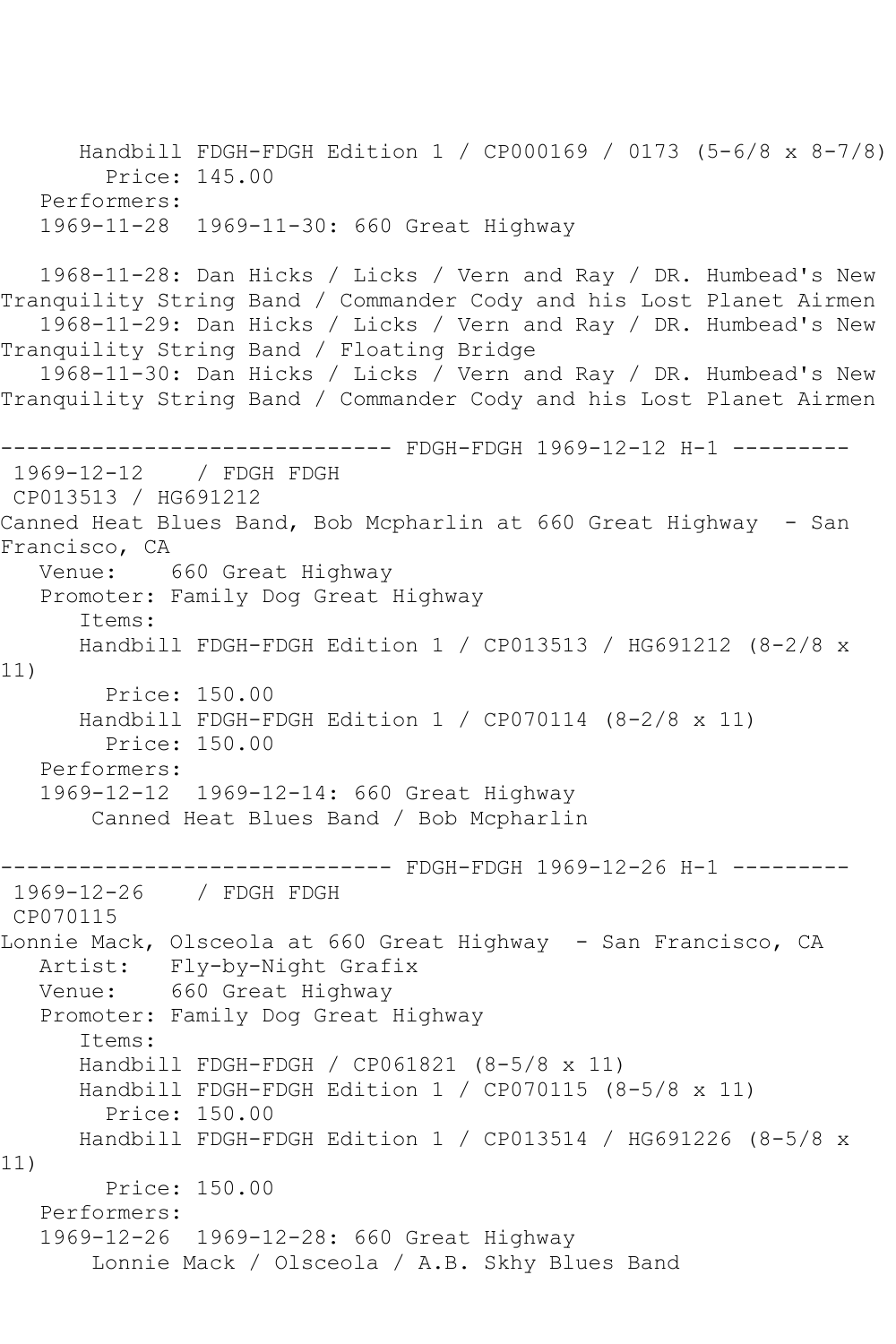------------------------------ FDGH-FDGH 1970-01-02 H-1 --------- 1970-01-02 / FDGH FDGH CP013515 / HG700102 Osceola, Cleveland Wrecking Company at 660 Great Highway - San Francisco, CA<br>Venue: 660 Great Highway Promoter: Family Dog Great Highway Items: Handbill FDGH-FDGH Edition 1 / CP013515 / HG700102 (8-1/8 x 11) Price: 85.00 Performers: 1970-01-02 1970-01-04: 660 Great Highway Osceola / Cleveland Wrecking Company / Devil's Kitchen / Millard the Wonder Horse 1970-01-03: Osceola / Cleveland Wrecking Company / Devil's Kitchen / Millard the Wonder Horse 1970-01-04: Osceola / Cleveland Wrecking Company / Mendelbaum / Phoneix ------------------------------ FDGH-FDGH 1970-01-09 P-1 --------- 1970-01-09 / FDGH FDGH CP013516 / HG700109F Chambers Brothers, Acts Not Listed at 660 Great Highway - San Francisco, CA Artist: Fly-by-Night Grafix Venue: 660 Great Highway Promoter: Family Dog Great Highway Items: Original poster FDGH-FDGH Edition 1 / CP013516 / HG700109F (8- 2/8 x 10-3/8) Performers: 1970-01-09 1970-01-11: 660 Great Highway Chambers Brothers 1970-01-11: Acts Not Listed ------------------------------ FDGH-FDGH 1970-02-06 P-1 --------- 1970-02-06 / FDGH FDGH CP013517 / HG700206 Quicksilver Messenger Service, Freedom Highway at 660 Great Highway - San Francisco, CA Artist: Fly-by-Night Grafix Venue: 660 Great Highway Promoter: Family Dog Great Highway Items: Original poster FDGH-FDGH Edition 1 / CP013517 / HG700206 (8- 1/2 x 11)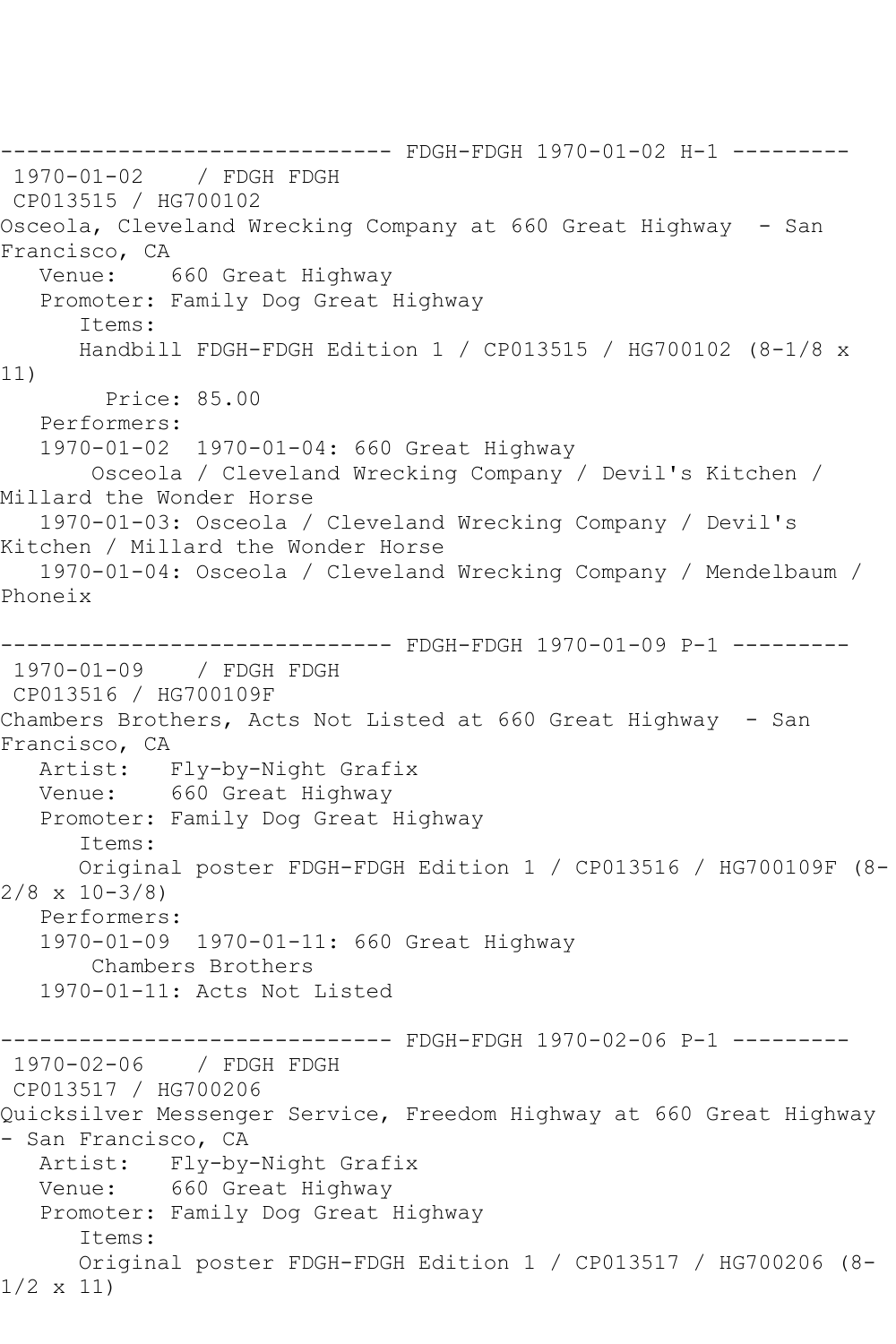Performers: 1970-02-06 1970-02-07: 660 Great Highway Quicksilver Messenger Service / Freedom Highway 1970-02-07: Quicksilver Messenger Service / Freedom Highway / Mike Seeger ------------------------------ FDGH-FDGH 1970-02-13 H-1 --------- 1970-02-13 / FDGH FDGH CP070116 Steve Miller Blues Band, Elvin Bishop at 660 Great Highway [San Francisco, CA] Artist: Fly-by-Night Grafix Venue: 660 Great Highway Promoter: Family Dog Great Highway Items: Handbill FDGH-FDGH Edition 1 / CP070116 (8-5/8 x 11) Price: 145.00 Handbill FDGH-FDGH Edition 1 / CP013518 / HG700213 (8-5/8 x 11) Price: 145.00 Performers: 1970-02-13 1970-02-14: 660 Great Highway Steve Miller Blues Band / Elvin Bishop ------------------------------ FDGH-FDGH 1970-02-20 H --------- 1970-02-20 / FDGH FDGH CP070117 Big Brother and the Holding Company, Rhythm Dukes at 660 Great Highway - San Francisco, CA Artist: Fly-by-Night Grafix Venue: 660 Great Highway Promoter: Family Dog Great Highway Items: Original poster FDGH-FDGH Edition 1 / CP013519 / HG700220 (8- 3/8 x 11) Price: 145.00 Handbill FDGH-FDGH / CP070117 (8-3/8 x 11) Price: 145.00 Performers: 1970-02-20 1970-02-21: 660 Great Highway Big Brother and the Holding Company / Rhythm Dukes / Big Brother and the Holding Company / Jerry Miller / Rhythm Dukes / Bill Champlin ----------- FDGH-FDGH 1970-02-27 H-1 ---------1970-02-27 / FDGH FDGH CP009744 / CS04839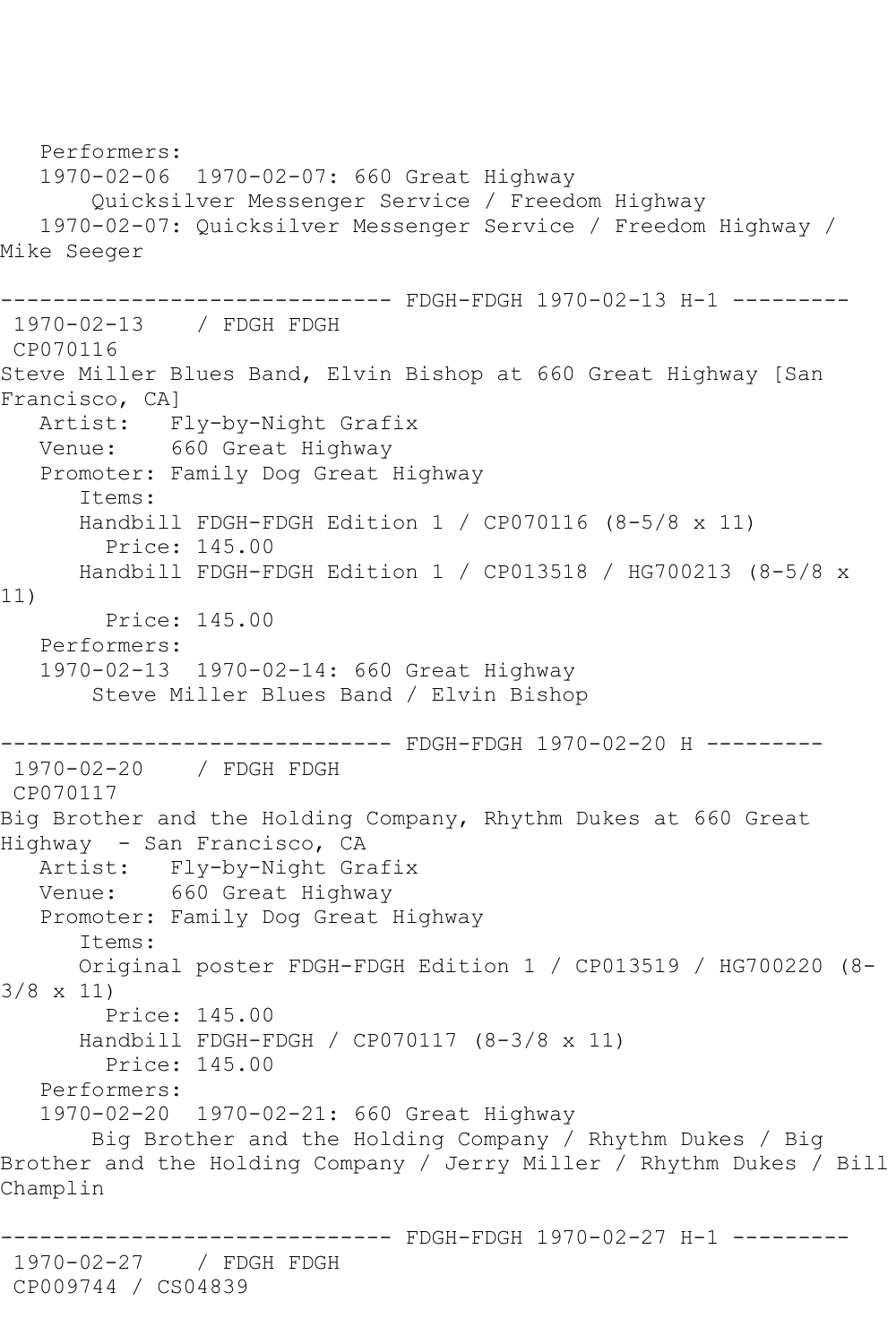```
Grateful Dead, Commander Cody and his Lost Planet Airmen at 660 
Great Highway - San Francisco, CA
   Artist: Randy Tuten
   Venue: 660 Great Highway
   Promoter: Family Dog Great Highway
       Items:
      Handbill FDGH-FDGH Edition 1 / CP009744 / CS04839
         Description: Reprint (8-1/2 x 12-3/8)
         Price: 150.00
   Performers:
   1970-02-27 1970-02-28: 660 Great Highway
        Grateful Dead / Commander Cody and his Lost Planet Airmen
------------------------------ FDGH-FDGH 1970-03-06 P ---------
1970-03-06 / FDGH FDGH
CP031293 / NM11243
Lee Michaels, Rhythm Dukes at 660 Great Highway - San Francisco, CA
   Artist: Randy Tuten
   Venue: 660 Great Highway
   Promoter: Family Dog Great Highway
       Items:
      Original poster FDGH-FDGH / CP031293 / NM11243
      Original poster FDGH-FDGH Edition 1 / CP013521 / HG700306 (8-
1/2 x 11)
   Performers:
   1970-03-06 1970-03-08: 660 Great Highway
        Lee Michaels / Rhythm Dukes / Robert M. Savage
                 ------------------------------ FDGH-FDGH 1970-03-13 P-1 ---------
1970-03-13 / FDGH FDGH
CP002828 / 2791
Country Joe and the Fish, Joy of Cooking at 660 Great Highway - San 
Francisco, CA
   Artist: Randy Tuten
   Venue: 660 Great Highway
   Promoter: Family Dog Great Highway
       Items:
      Original poster FDGH-FDGH Edition 1 / CP002828 / 2791
       Handbill FDGH-FDGH Edition 1 / CP013522 / HG700313
         Description: 1 original and 1 variant
   Performers:
   1970-03-13 1970-03-15: 660 Great Highway
        Country Joe and the Fish / Joy of Cooking
                 ------------------------------ FDGH-FDGH 1970-03-13 H ---------
1970-03-13 / FDGH FDGH
CP070118
```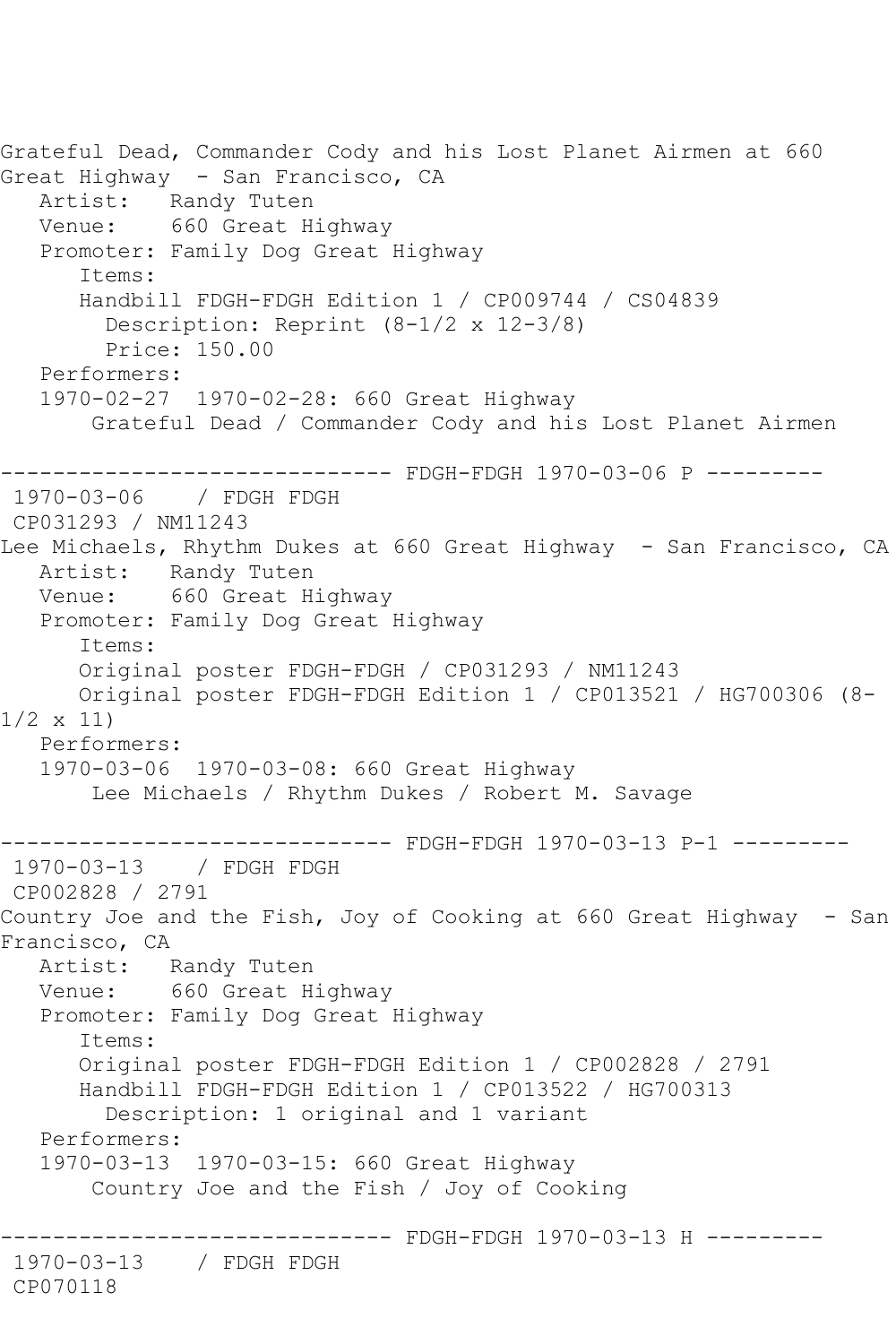Country Joe and the Fish, Joy of Cooking at 660 Great Highway - San Francisco, CA Artist: Randy Tuten Venue: 660 Great Highway Promoter: Family Dog Great Highway Items: Handbill FDGH-FDGH / CP070118 (8-1/2 x11) Price: 100.00 Handbill FDGH-FDGH / CP031294 / NM11244 (8-1/2 x11) Price: 100.00 Handbill FDGH-FDGH Edition 1 / CP001496 / 1517 (8-1/2 x11) Performers: 1970-03-13 1970-03-15: 660 Great Highway Country Joe and the Fish / Joy of Cooking ------------- FDGH-FDGH 1970-03-18 P-1 ---------1970-03-18 / FDGH FDGH CP013523 / HG700318 Ghost Dance: Rolling Thunder, Hot Tuna at 660 Great Highway - San Francisco, CA Artist: Maple Venue: 660 Great Highway Promoter: Family Dog Great Highway Items: Original poster FDGH-FDGH Edition 1 / CP013523 / HG700318 (8- 2/8 x 11) Performers: 1970-03-18: 660 Great Highway Rolling Thunder / Hot Tuna / New Riders of the Purple Sage / Marmaduke / Jerry Garcia / Dave Nelson / Dave Torbert / Mickey Hart / Lee Michaels ------------------------------ FDGH-FDGH 1970-03-20 H --------- 1970-03-20 / FDGH FDGH CP070119 Big Brother and the Holding Company, Kaleidoscope at 660 Great Highway - San Francisco, CA Artist: Randy Tuten Venue: 660 Great Highway Promoter: Family Dog Great Highway Items: Handbill FDGH-FDGH / CP070119 (8-1/2 x 11) Handbill FDGH-FDGH / CP013524 / HG700320 (8-1/2 x 11) Price: 75.00 Handbill FDGH-FDGH / CP031295 / NM11245 (8-1/2 x 11) Handbill FDGH-FDGH Edition 1 / CP001494 / 1515 (8-1/2 x 11) Price: 75.00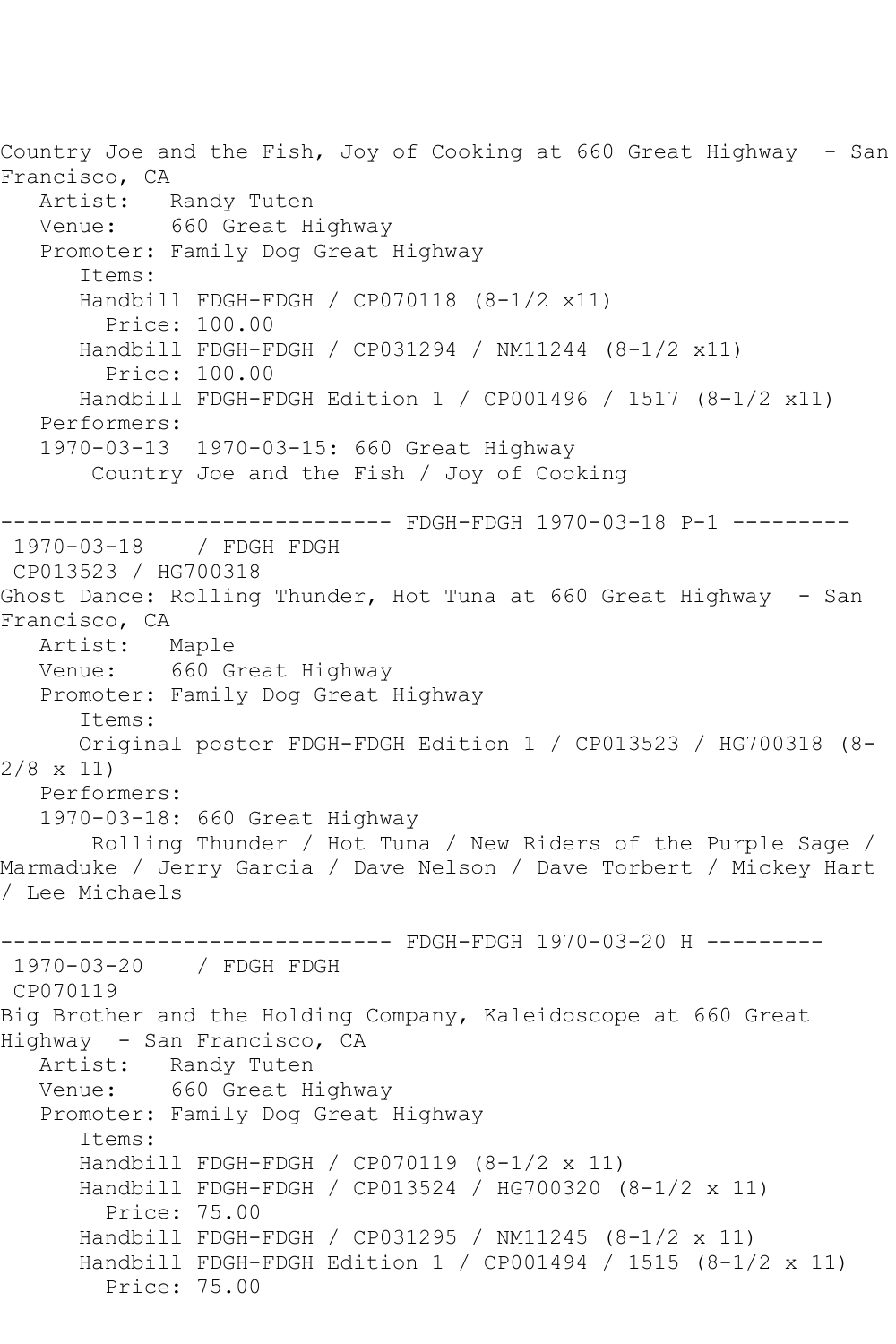Performers: 1970-03-20 1970-03-22: 660 Great Highway Big Brother and the Holding Company / Kaleidoscope / Devil's Kitchen ---------- FDGH-FDGH 1970-03-27 H ---------1970-03-27 / FDGH FDGH CP031296 / NM11246 Youngbloods, Commander Cody and his Lost Planet Airmen at 660 Great Highway - San Francisco, CA Artist: Randy Tuten Venue: 660 Great Highway Promoter: Family Dog Great Highway Items: Handbill FDGH-FDGH / CP070120 (8-1/2 x 11) Price: 60.00 Handbill FDGH-FDGH / CP031296 / NM11246 (8-1/2 x 11) Price: 60.00 Handbill FDGH-FDGH Edition 1 / CP013525 / HG700327 (8-1/2 x 11) Price: 60.00 FDGH-FDGH / CP001100 / 1114 Performers: 1970-03-27 1970-03-29: 660 Great Highway Youngbloods / Commander Cody and his Lost Planet Airmen / Jeffery Cain ------------------------------ FDGH-FDGH 1970-04-03 P-1 --------- 1970-04-03 / FDGH FDGH CP070121 Eric Burdon and War, Ballin' Jack at 660 Great Highway - San Francisco, CA Artist: Randy Tuten Venue: 660 Great Highway Promoter: Family Dog Great Highway Items: Original poster FDGH-FDGH Edition 1 / CP070121 (8-1/2 x 11) Price: 45.00 Original poster FDGH-FDGH Edition 1 / CP013526 / HG700403 (8- 1/2 x 11) Price: 45.00 Performers: 1970-04-03 1970-04-05: 660 Great Highway Eric Burdon and the Animals / Ballin' Jack ------------------------------ FDGH-FDGH 1970-04-10 P-1 --------- 1970-04-10 / FDGH FDGH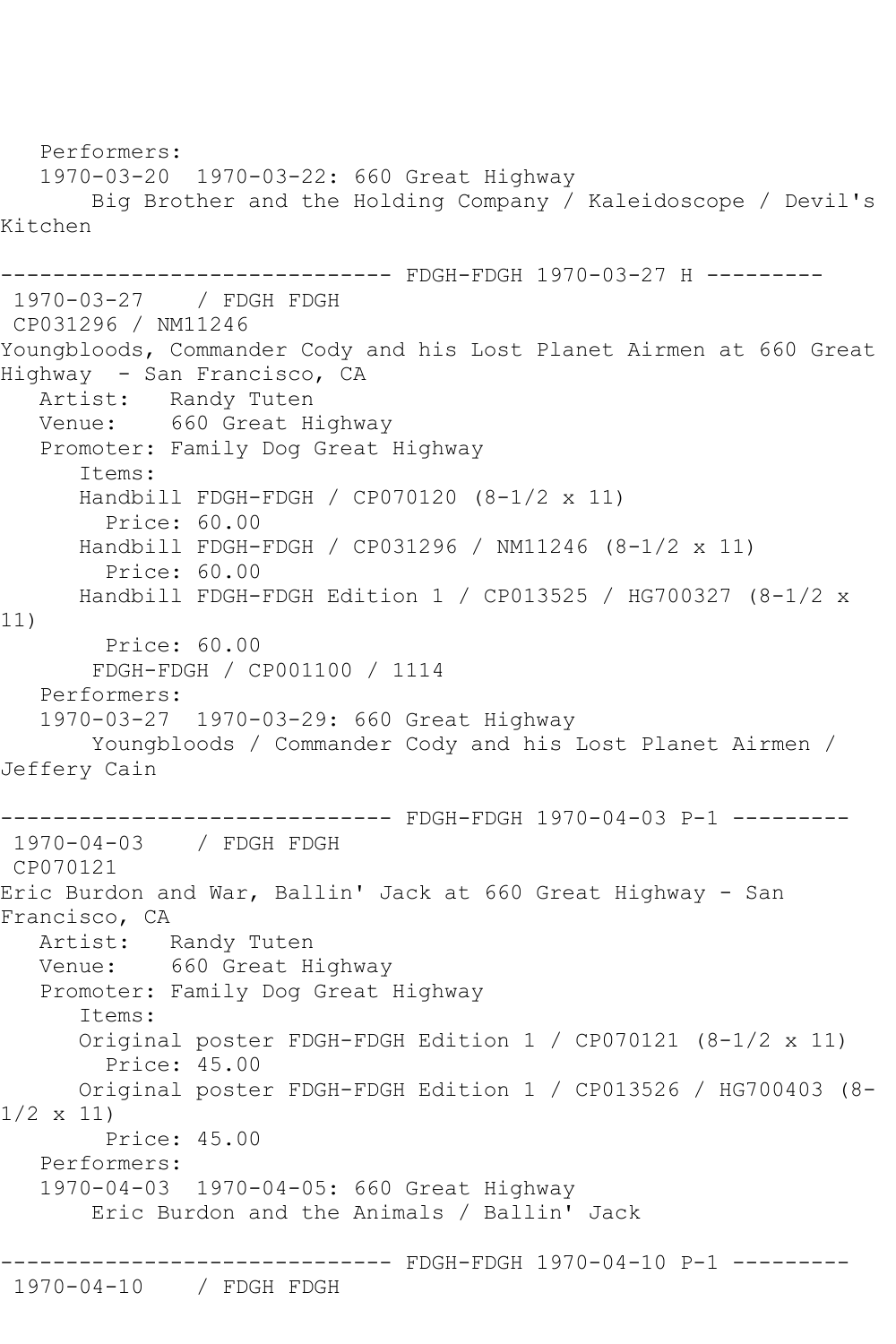CP013527 / HG700410 Albert Collins and the Icebreakers, Rhythm Dukes at 660 Great Highway - San Francisco, CA Event: 1912-1970 A Titanic Memorial Dance and Concert Artist: Randy Tuten Venue: 660 Great Highway Promoter: Family Dog Great Highway Items: Original poster FDGH-FDGH / / NM11248 Original poster FDGH-FDGH Edition 1 / CP013527 / HG700410 (8-  $1/2 \times 11$  Price: 75.00 Performers: 1970-04-10 1970-04-12: 660 Great Highway Albert Collins and the Icebreakers / Rhythm Dukes / A.B. Skhy Blues Band ------------------------------ FDGH-FDGH 1970-04-17 H-1 --------- 1970-04-17 / FDGH FDGH CP070122 New Riders of the Purple Sage, Charlie Musselwhite at 660 Great Highway - San Francisco, CA Artist: Randy Tuten Venue: 660 Great Highway Promoter: Family Dog Great Highway Items: FDGH-FDGH Edition 1 / CP000878 / 0894 Price: 200.00 Handbill FDGH-FDGH / CP031299 / NM11249 Price: 300.00 Handbill FDGH-FDGH Edition 1 / CP070122 (8-1/2 x 11) Handbill FDGH-FDGH Edition 1 / CP000877 / 0893 (8-1/2 x 11) Price: 300.00 Performers: 1970-04-17 1970-04-19: 660 Great Highway New Riders of the Purple Sage / Charlie Musselwhite / Mickey Hart / His Heartbreakers ------------------------------ FDGH-FDGH 1970-04-24 P-1 --------- 1970-04-24 / FDGH FDGH CP070123 Quicksilver Messenger Service, Osceola at 660 Great Highway - San Francisco, CA Artist: Randy Tuten Venue: 660 Great Highway Promoter: Family Dog Great Highway Items: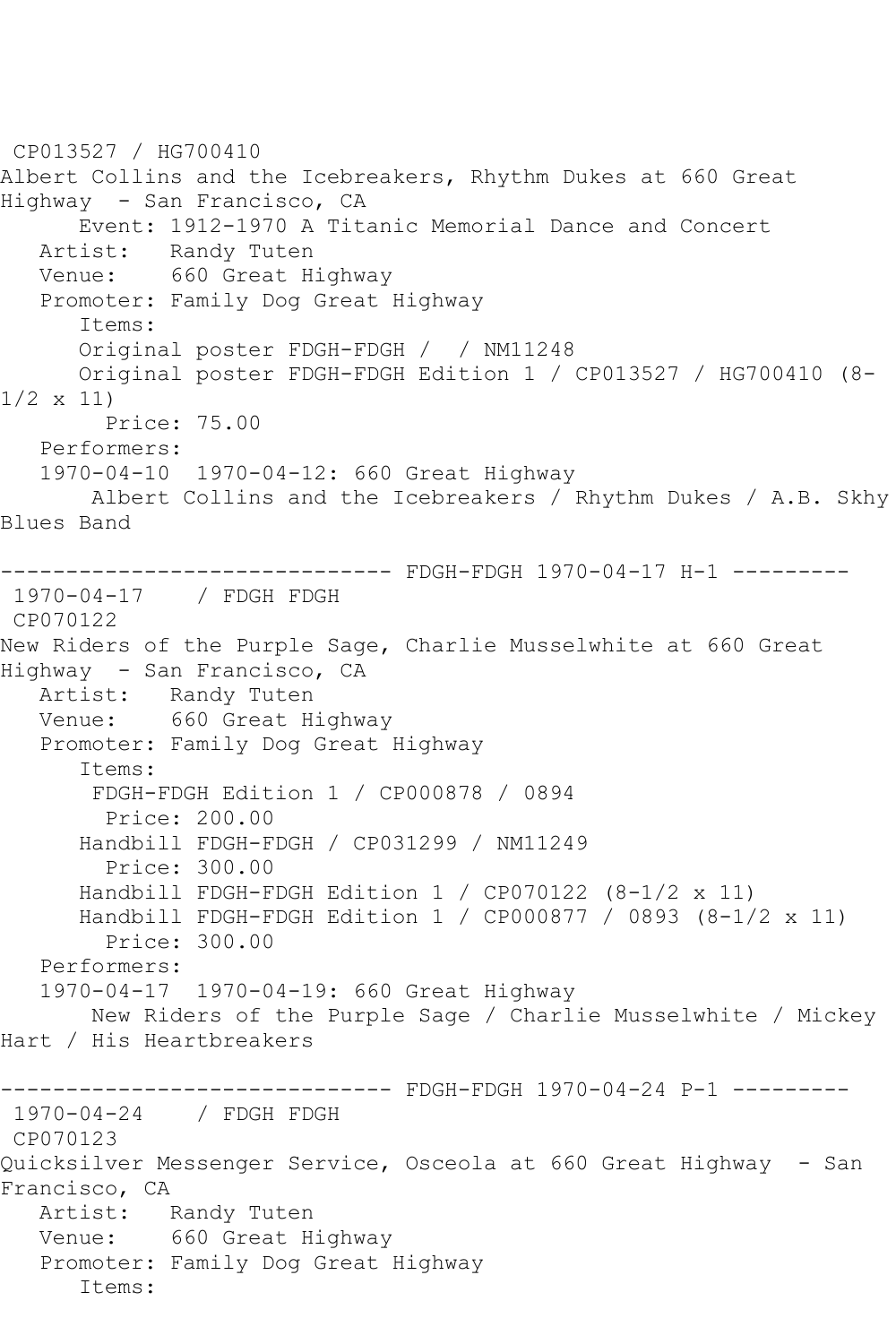Original poster FDGH-FDGH Edition 1 / CP070123 Handbill FDGH-FDGH Edition 1 / CP031300 / NM11250 (8-1/2 x 11) Price: 150.00 Handbill FDGH-FDGH Edition 1 / CP013529 / HG700424 (8-1/2 x 11) FDGH-FDGH / CP001099 / 1113 Performers: 1970-04-24 1970-04-25: 660 Great Highway Quicksilver Messenger Service / Osceola / Robert Savage ------------------------------ FDGH-FDGH 1970-05-01 H --------- 1970-05-01 / FDGH FDGH CP031301 / NM11251 Big Brother and the Holding Company, Aum at 660 Great Highway - San Francisco, CA Artist: Randy Tuten Venue: 660 Great Highway Promoter: Family Dog Great Highway Items: Handbill FDGH-FDGH / CP031301 / NM11251 Price: 75.00 Handbill FDGH-FDGH Edition 1 / CP013530 / HG700501 (8-1/2 x 11) Performers: 1970-05-01 1970-05-03: 660 Great Highway Big Brother and the Holding Company / Aum / Back Yard Mamas / Nuttycomb and Lambert ------------------------------ FDGH-FDGH 1970-05-08 H-1 --------- 1970-05-08 / FDGH FDGH CP031303 / NM11253 Commander Cody and his Lost Planet Airmen, Osceola at 660 Great Highway - San Francisco, CA Artist: Randy Tuten Venue: 660 Great Highway Promoter: Family Dog Great Highway Items: Handbill FDGH-FDGH Edition 1 / CP031303 / NM11253 (8-1/2 x 11) Notes: REPLACE EXISTING IMAGE This is designed to look like a turn of the century early California shipping travel poster with just very plain lettering style because that way the printer couldn't mess it up. Price: 75.00 Handbill FDGH-FDGH Edition 1 / CP070124 (8-1/2 x 11) Price: 75.00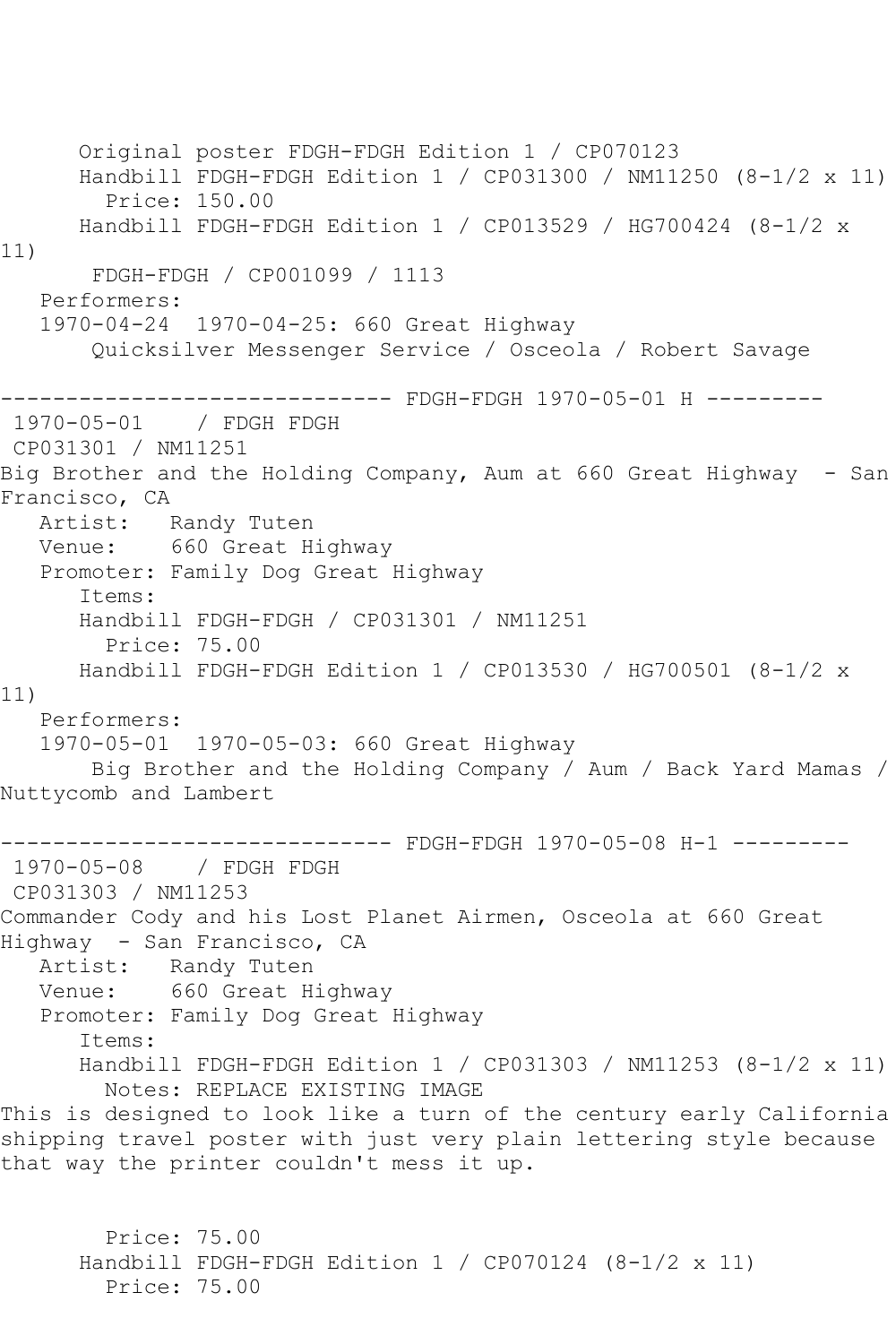Performers: 1970-05-08 1970-05-10: 660 Great Highway Commander Cody and his Lost Planet Airmen / Osceola / Southern Comfort ------ FDGH-FDGH 1970-05-15 H ---------1970-05-15 / FDGH FDGH CP031304 / NM11 254 Big Mama Thornton, Sandy Bull at 660 Great Highway - San Francisco, CA Artist: Randy Tuten Venue: 660 Great Highway Promoter: Family Dog Great Highway Items: Handbill FDGH-FDGH / CP031304 / NM11 254 (8-1/2 x 11) Price: 75.00 Handbill FDGH-FDGH Edition 1 / CP013532 / HG700515 (8-1/2 x 11) Performers: 1970-05-15 1970-05-16: 660 Great Highway Big Mama Thornton / Sandy Bull / Mendelbaum ------------------------------ FDGH-FDGH 1970-05-22 H-1 --------- 1970-05-22 / FDGH FDGH CP070125 Georgie Fame, Short Feature at 660 Great Highway - San Francisco, CA Artist: Randy Tuten Venue: 660 Great Highway Promoter: Family Dog Great Highway Items: Handbill FDGH-FDGH Edition 1 / CP070125 (8-1/2 x 11) Price: 100.00 Handbill FDGH-FDGH Edition 1 / CP013533 / HG700522 (8-1/2 x 11) Price: 100.00 Performers: 1970-05-22 1970-05-24: 660 Great Highway Georgie Fame / Short Feature / Jerry Hahn Brotherhood / Fourth Way ------------------------------ FDGH-FDGH 1970-05-29 P-1 --------- 1970-05-29 / FDGH FDGH CP013534 / HG700529 Raga round the Clock: Ali Akbar Khan, Indranil Bhattacharya at 660 Great Highway - San Francisco, CA Venue: 660 Great Highway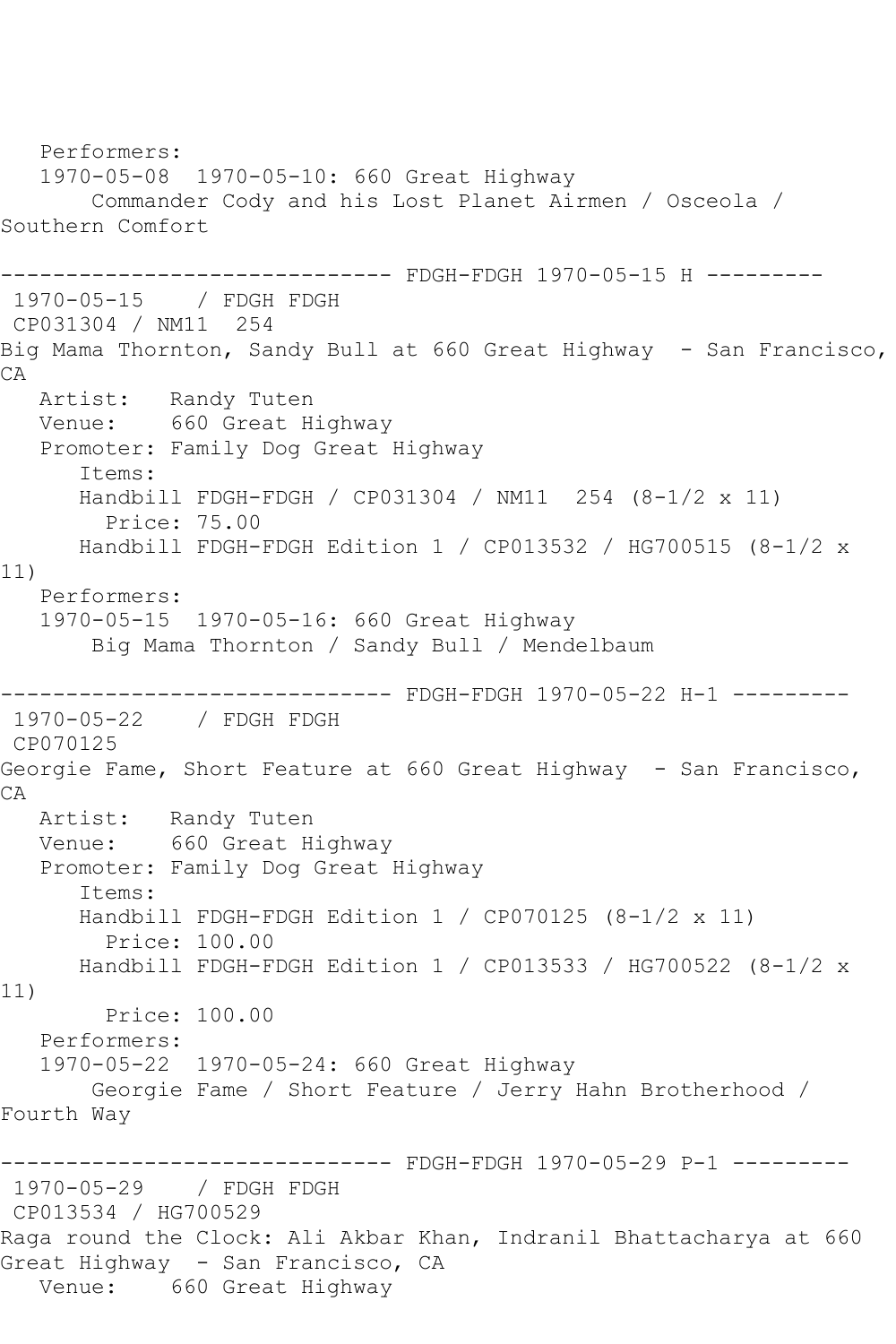Promoter: Family Dog Great Highway Items: Original poster FDGH-FDGH Edition 1 / CP013534 / HG700529 Description: 1 original (8-1/2 x 11) Price: 145.00 Original poster FDGH-FDGH Edition 1 / CP070126 Performers: 1970-05-29 1970-05-31: 660 Great Highway Ali Akbar Khan / Indranil Bhattacharya / Zakir Hussain ------------------------------ FDGH-FDGH 1970-06-07 H-1 --------- 1970-06-07 / FDGH FDGH CP013536 / HG700607ZA The One Festival: Various Gurus at 660 Great Highway - San Francisco, CA Artist: Fatima Venue: 660 Great Highway Promoter: Family Dog Great Highway Items: Handbill FDGH-FDGH Edition 1 / CP013536 / HG700607ZA Description: 1 original (14 x 17-2/8) Price: 450.00 Performers: 1970-06-07: 660 Great Highway Various Gurus ------------------------------ FDGH-FDGH 1970-06-13 H-1 --------- 1970-06-13 / FDGH FDGH CP070127 No Acts Listed at 660 Great Highway - San Francisco, CA Series: 1st Anniversary Venue: 660 Great Highway Promoter: Family Dog Great Highway Items: Handbill FDGH-FDGH Edition 1 / CP070127 (4-1/2 x 5-3/8) Price: 150.00 Handbill FDGH-FDGH Edition 1 / CP013537 / HG700613 (4-1/2 x 5- 3/8) Price: 150.00 Performers: 1970-06-13: 660 Great Highway No Acts Listed / Sound: Bob Cohen ------------------------------ FDGH-FDGH 1970-06-19 H-1 --------- 1970-06-19 / FDGH FDGH CP031308 / NM11258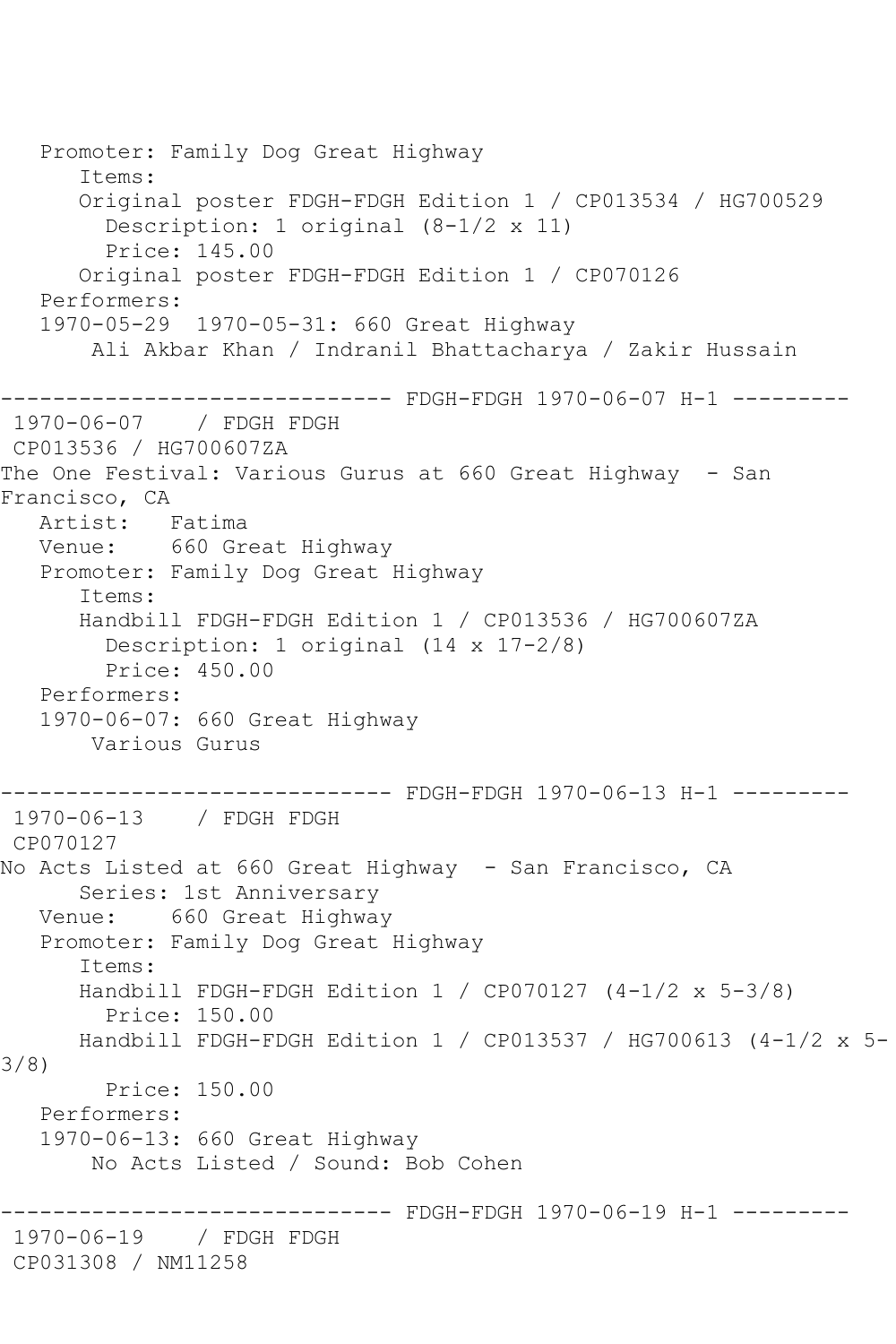Flying Burrito Brothers, Cat Mother at 660 Great Highway - San Francisco, CA<br>Artist: Randy Tuten Venue: 660 Great Highway Promoter: Family Dog Great Highway Items: Handbill FDGH-FDGH Edition 1 / CP031308 / NM11258 Var. A Notes: REPLACE EXISTING IMAGE I was trying to make a Stanley Mouse type poster and that old time dance hall feel. Price: 125.00 Handbill FDGH-FDGH Edition 1 / CP013539 / HG700619 Var. B FDGH-FDGH / Performers: 1970-06-19: 660 Great Highway Flying Burrito Brothers / Cat Mother / Rhythm Dukes / Jerry Miller ------------------------------ FDGH-FDGH 1970-06-30 P-1 --------- 1970-06-30 / FDGH FDGH CP013540 / HG700630 Kinks, Osceola at 660 Great Highway - San Francisco, CA Artist: San Andreas Fault Venue: 660 Great Highway Promoter: Family Dog Great Highway Items: Original poster FDGH-FDGH Edition 1 / CP013540 / HG700630 Description: 1 original with three variations Price: 600.00 Performers: 1970-06-30 1970-07-01: 660 Great Highway Kinks / Osceola ----- FDGH-FDGH 1970-07-14 P-1 ---------1970-07-14 / FDGH FDGH CP009743 / CS04838 Terry Reid, Cat Mother at 660 Great Highway - San Francisco, CA Artist: San Andreas Fault Venue: 660 Great Highway Promoter: Family Dog Great Highway Items: Original poster FDGH-FDGH Edition 1 / CP009743 / CS04838 (5- 5/8 x 17) Price: 100.00 FDGH-FDGH / CP013542 / HG700714 Performers: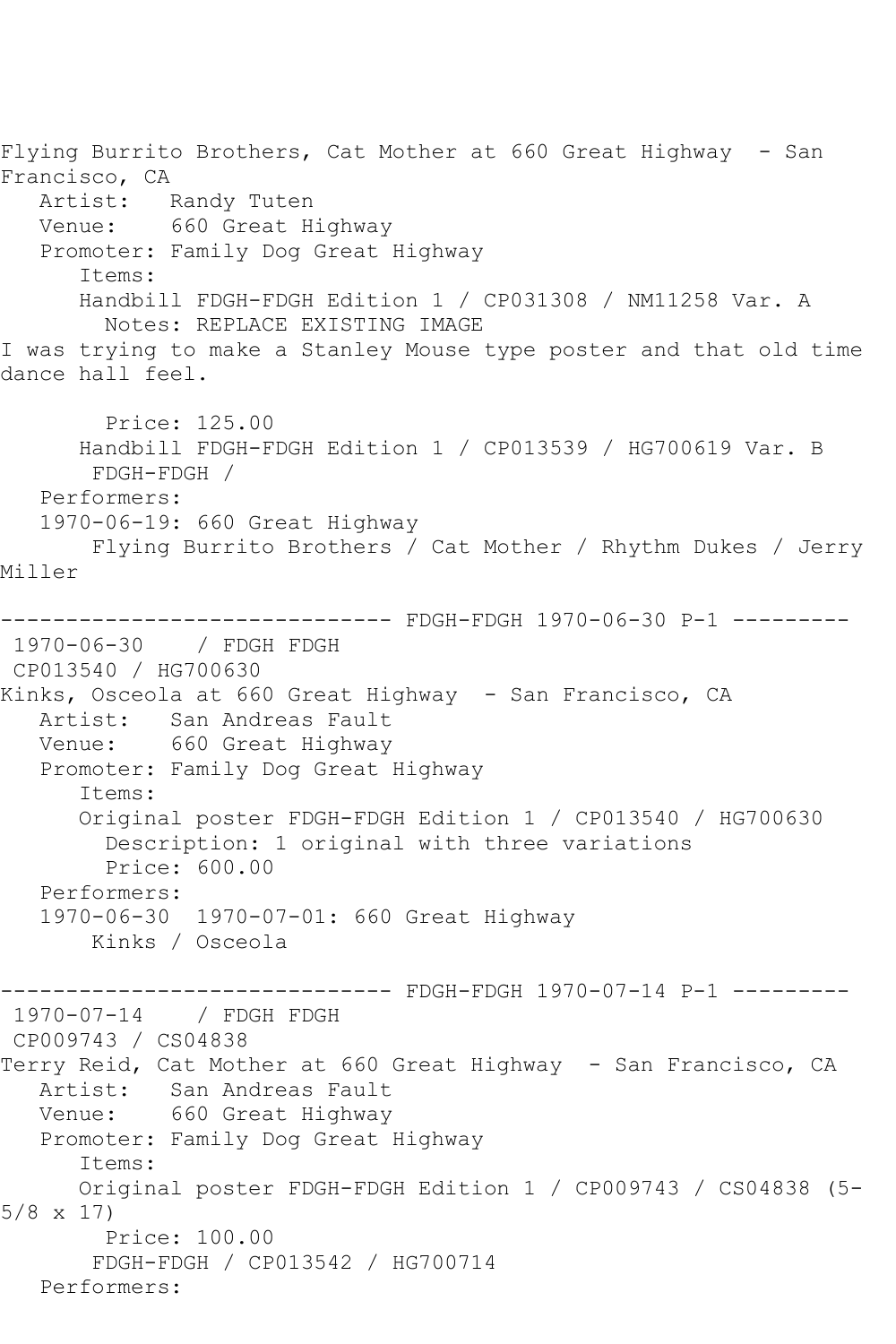1970-07-14 1970-07-15: 660 Great Highway Terry Reid / Cat Mother / Ace of Cups ------------------------------ FDGH-FDGH 1970-07-24 P-1 --------- 1970-07-24 / FDGH FDGH CP013543 / HG700724 Indian Pudden and Pipe, Tripsichord at 660 Great Highway - San Francisco, CA Event: San Francisco Sound at Family Dog Artist: Sue Martinez Venue: 660 Great Highway Promoter: Family Dog Great Highway Items: Original poster FDGH-FDGH Edition 1 / CP013543 / HG700724 Description: 1 original (14 x 18) Price: 175.00 Original poster FDGH-FDGH Edition 1 / CP070128 (14 x 18) Price: 175.00 Original poster FDGH-FDGH Edition 1 / CP001226 / 1241 Var. A Performers: 1970-07-24 1970-07-26: 660 Great Highway Indian Pudden and Pipe / Tripsichord / Phananganang ------------------------------ FDGH-FDGH 1970-07-27 P-1 --------- 1970-07-27 / FDGH FDGH CP013544 / HG700727 Rathayatra: The People's festival: Swami Bhaktivedanta at 660 Great Highway - San Francisco, CA Venue: 660 Great Highway Promoter: Family Dog Great Highway Items: Original poster FDGH-FDGH Edition 1 / CP013544 / HG700727 (4-  $2/8 \times 6 - 6/8$  Performers: 1970-07-27: 660 Great Highway Swami Bhaktivedanta ------------------------------ FDGH-FDGH 1970-07-31 P-1 --------- 1970-07-31 / FDGH FDGH CP070129 Youngbloods, Joy of Cooking at 660 Great Highway - San Francisco, CA Artist: Randy Tuten Venue: 660 Great Highway Promoter: Family Dog Great Highway Items: Original poster FDGH-FDGH / CP031312 / NM11262 (8-1/2 x 11)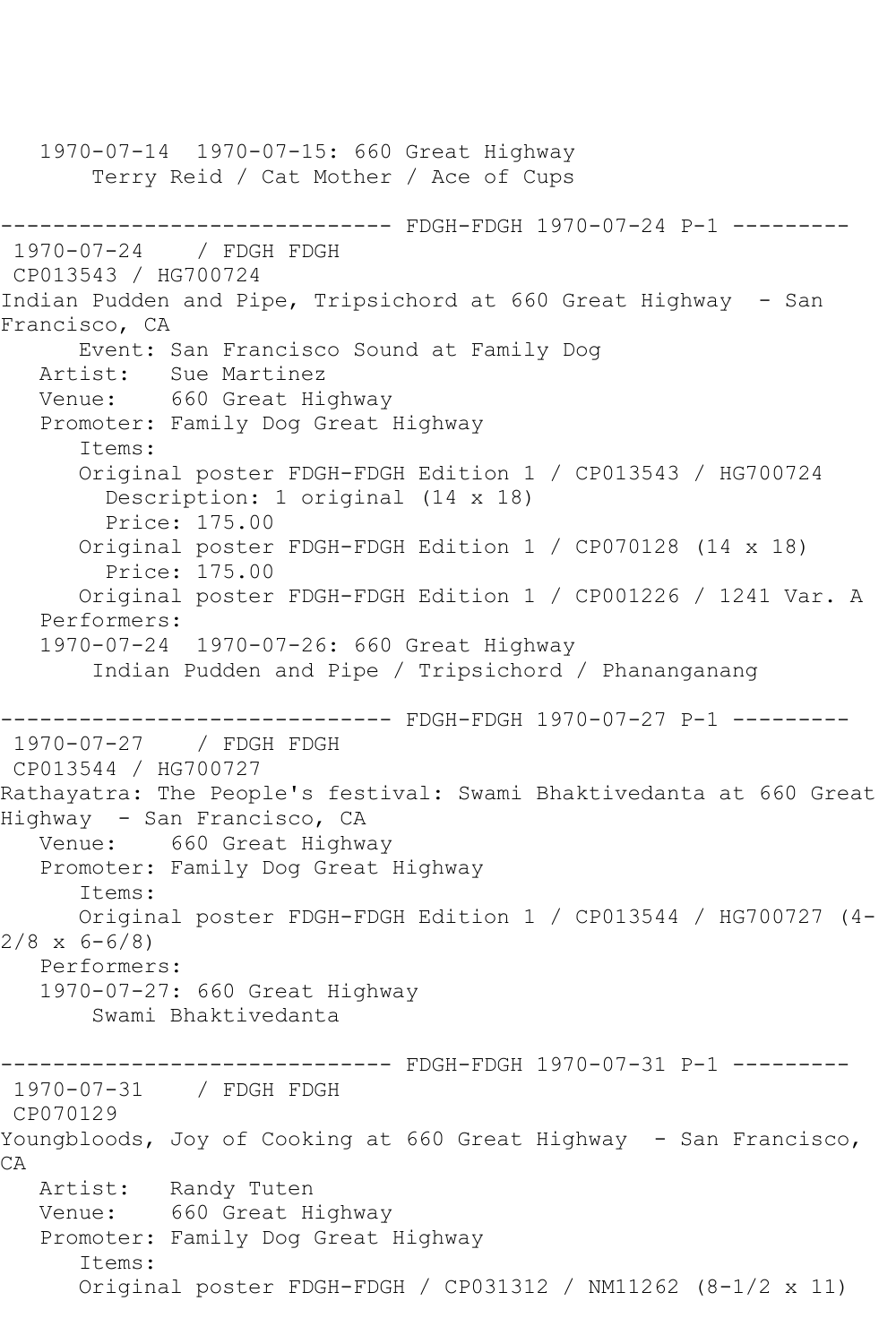Original poster FDGH-FDGH Edition 1 / CP070129 (8-1/2 x 11) Price: 145.00 Original poster FDGH-FDGH Edition 1 / CP013545 / HG700731 (8- 1/2 x 11) Price: 145.00 Performers: 1970-07-31 1970-08-02: 660 Great Highway Youngbloods / Joy of Cooking / Jeffery Cain ------------------------------ FDGH-FDGH 1970-08-14 P-1 --------- 1970-08-14 / FDGH FDGH CP070130 It's a Beautiful Day, Osceola at 660 Great Highway - San Francisco, CA Artist: San Andreas Fault Venue: 660 Great Highway Promoter: Family Dog Great Highway Items: Original poster FDGH-FDGH Edition 1 / CP070130 (8-1/2 x 10- 5/8) Price: 140.00 Original poster FDGH-FDGH Edition 1 / CP013546 / HG700814 (8-  $1/2 \times 10-5/8$  Price: 140.00 Original poster FDGH-FDGH Edition 1 / CP070131 (8-1/2 x 10- 5/8) Price: 140.00 Performers: 1970-08-14 1970-08-16: 660 Great Highway It's a Beautiful Day / Osceola / Sawbuck ------------------------------ FDGH-FDGH 1970-08-21 P --------- 1970-08-21 / FDGH FDGH CP070131 Quicksilver Messenger Service, Robert Savage at 660 Great Highway - San Francisco, CA Artist: San Andreas Fault Venue: 660 Great Highway Promoter: Family Dog Great Highway Items: Original poster FDGH-FDGH / CP070131 (8-1/2 x 10-5/8) Price: 150.00 Original poster FDGH-FDGH Edition 1 / CP013547 / HG700821 (8-  $1/2 \times 10-5/8$  Price: 150.00 Performers: 1970-08-21 1970-08-22: 660 Great Highway